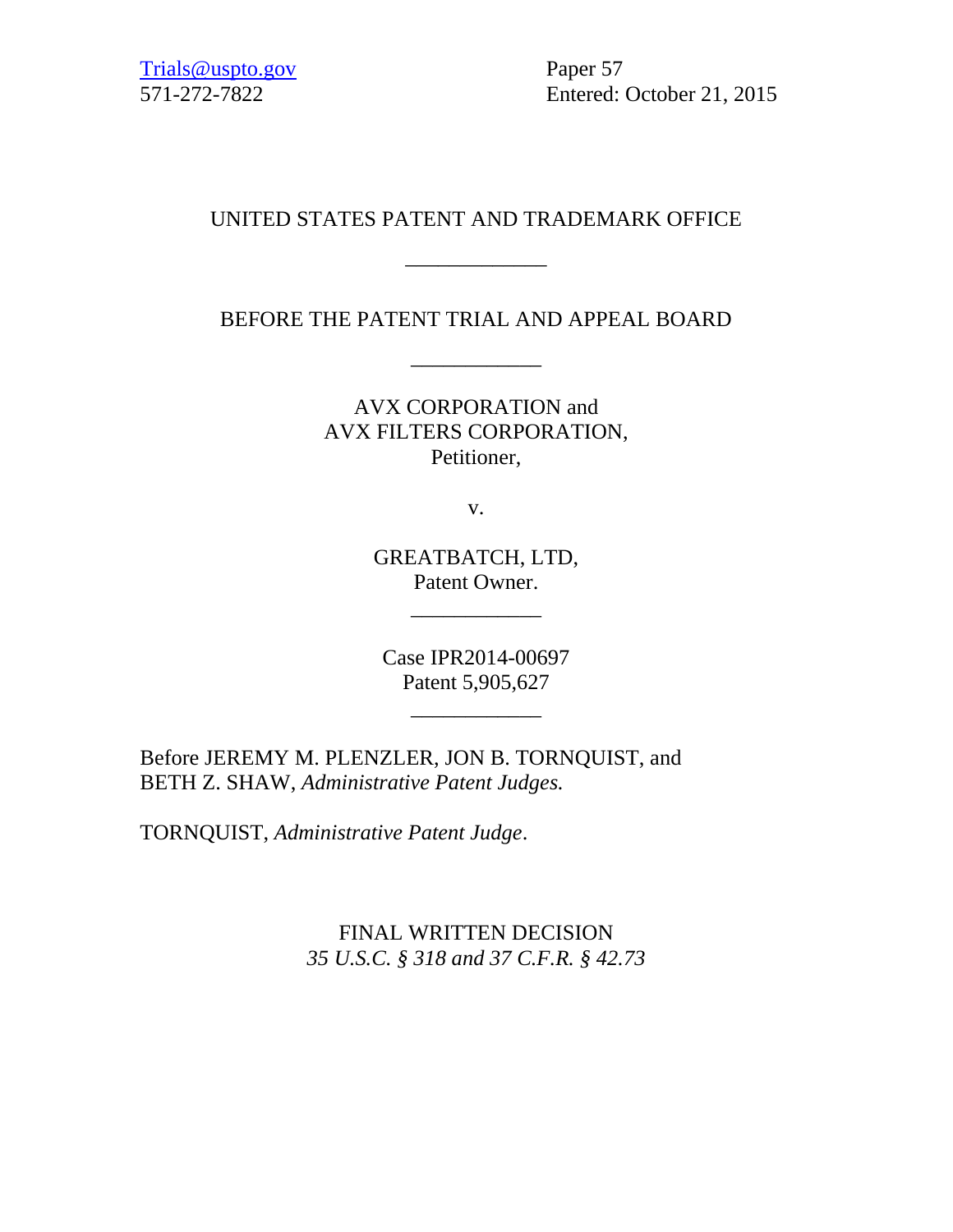## I. INTRODUCTION

AVX Corporation and AVX Filters Corporation (collectively

"Petitioner") filed a Petition (Paper 2, "Pet.") requesting *inter partes* review of claims 1–9 and 11–29 of U.S. Patent No. 5,905,627 (Ex. 1001, "the '627 patent"). Greatbatch, Ltd. ("Patent Owner") filed a Preliminary Response to the Petition. Paper 10.

Pursuant to 35 U.S.C. § 314(a), we instituted an *inter partes* review of claims 1, 2, 4, 6, 7, 9, 11, 13–20, 23, 25, and 26 of the '627 patent on the following grounds:

1. Whether claims 1, 2, 4, 9, 11, 13–17, 20, 23, 25, and 26 would have been obvious under 35 U.S.C § 103(a) over Stevenson<sup>1</sup> and Hazzard;<sup>2</sup>

2. Whether claims 6, 7, 18, and 19 would have been obvious under 35 U.S.C. § 103(a) over Stevenson, Hazzard, and  $Colburn.<sup>3</sup>$ 

Paper 13 ("Dec. on Inst."), 23–24.

l

Following institution of trial, Patent Owner filed a Patent Owner Response (Paper 19, "PO Resp."), to which Petitioner filed a Reply (Paper 27, "Reply"). In support of its arguments, Petitioner relies on three declarations from Mr. John Galvagni (Exs. 1002, 1018, 1024) and a declaration from Mr. John Prymak (Ex. 1023). In support of its arguments, Patent Owner relies on five declarations from Dr. Robert A. Stevenson (Exs. 2144, 2145, 2146, 2147, 2175).

<sup>2</sup> Harry Hazzard & John Prymak, *EMI Suppression Utilizing MLC Discoidal Arrays*, AVX Corporation, July 1992 (Ex. 1011). *See* Ex. 1002 ¶ 45 (providing a date for the publication of Exhibit 1011).

<sup>&</sup>lt;sup>1</sup> U.S. Patent No. 5,751,539, issued May 12, 1998 (Ex. 1012).

 $3^3$ U.S. Patent No. 5,635,775, issued June 3, 1997 (Ex. 1007).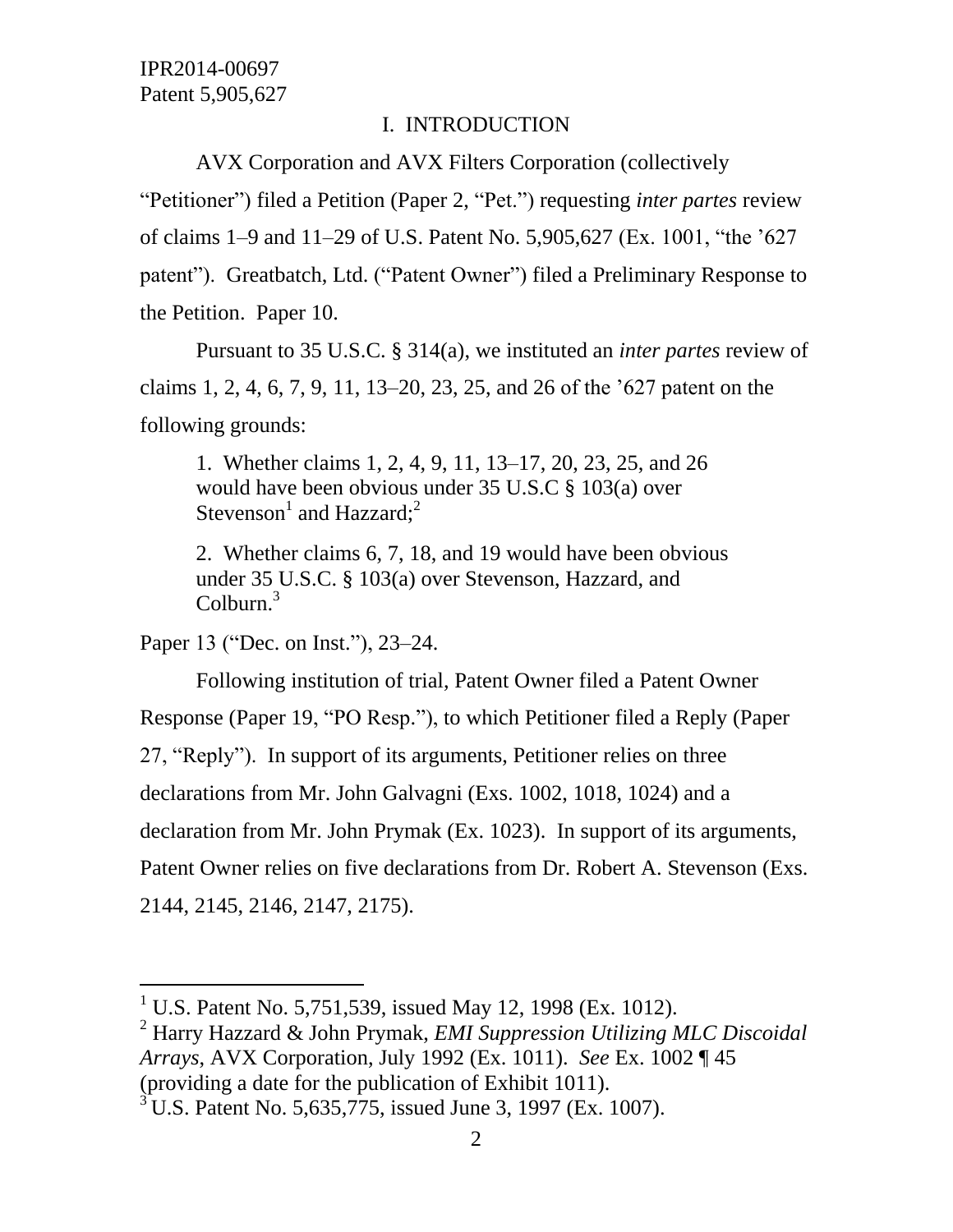Patent Owner also filed a Motion to Exclude (Paper 38, "Mot. to Excl."), to which Petitioner filed a Response (Paper 48, "Resp. to Mot. to Excl.") and Patent Owner filed a Reply (Paper 52, "Reply to Mot. to Excl.").

Patent Owner filed a Motion for Observations on cross-examination (Paper 37, "Mot. for Obs."), to which Petitioner filed a Response (Paper 49), and Patent Owner filed a Reply (Paper 53).

Patent Owner filed a Motion to Seal portions of the transcript of Dr. Stevenson's deposition (Exhibit 2199), which is addressed herein. Paper 25 ("Mot. to Seal").

An oral hearing was held on June 17, 2015, and a transcript of the oral hearing is included in the record. Paper 55 ("Tr.").

We have jurisdiction under 35 U.S.C. § 6(c). This Final Written Decision is issued pursuant to 35 U.S.C. § 318(a) and 37 C.F.R. § 42.73. For the reasons that follow, we determine that Petitioner has shown by a preponderance of the evidence that claims 1, 2, 4, 6, 7, 9, 11, 13–20, 23, 25, and 26 of the '627 patent are *unpatentable*.

#### *A. Related Proceeding*

The parties inform us that the '627 patent is currently at issue in *Greatbatch LTD v. AVX Corp.*, No. 1:13-cv-00723-LPS (D. Del.). Pet. 1; Paper 9, 4.

#### *B. The '627 Patent*

The '627 patent discloses an internally grounded feedthrough filter capacitor assembly used to prevent the passage of externally generated electromagnetic interference ("EMI") into an electronic device, such as a cardiac pacemaker. Ex. 1001, 1:6–11, 3:66–4:6. Figures 4 and 5 of the '627 patent are reproduced below: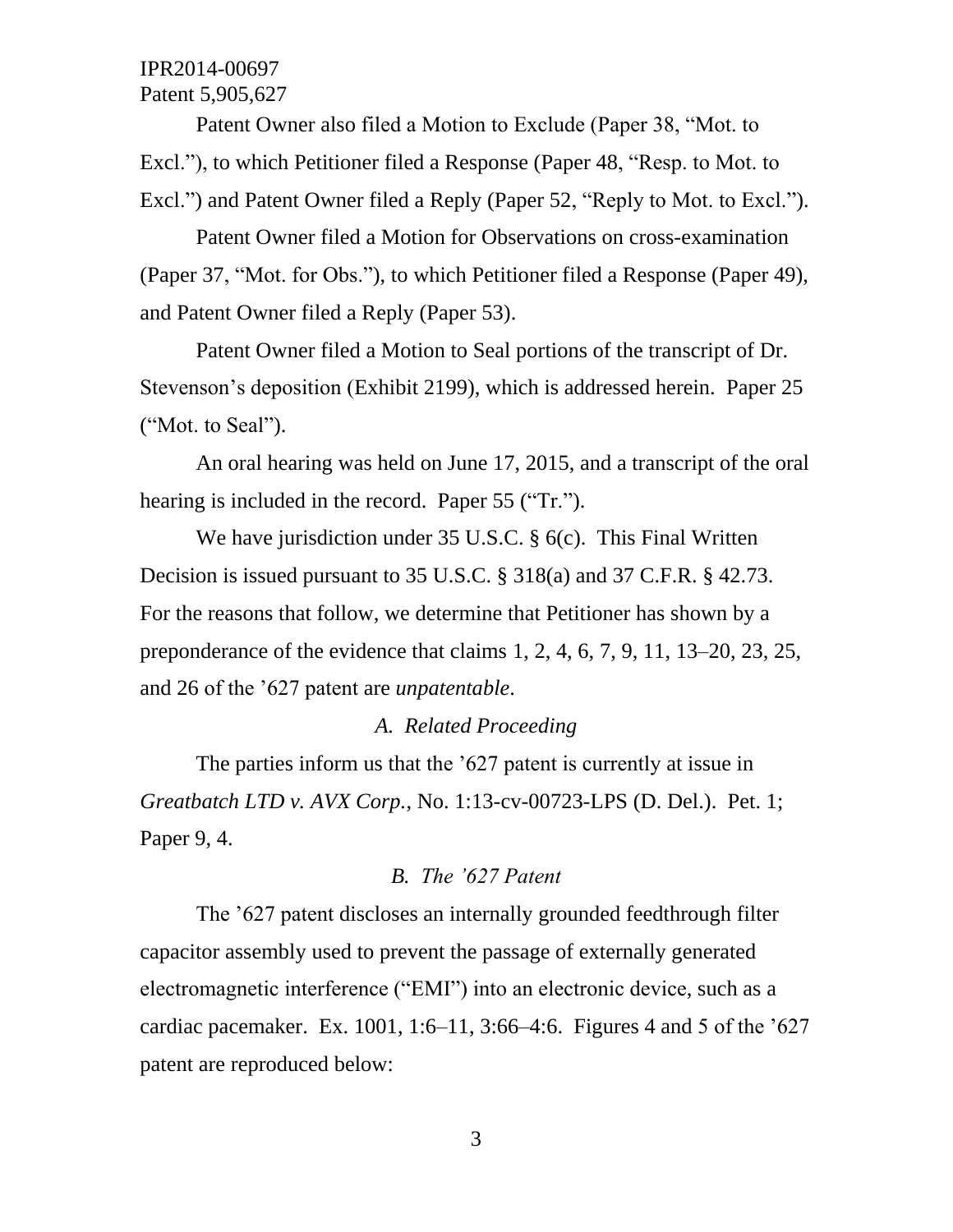

Figure 4 illustrates a terminal pin subassembly of the '627 patent Figure 5 shows a bipolar feedthrough capacitor mounted to the terminal pin subassembly of Figure 4

As shown in Figure 4, conductive ferrule 34 has three apertures. *Id.* at 7:51–53. Conductive terminal pins 32' and 32'' are supported through the outer apertures of ferrule 34 by insulators 36' and 36'', respectively. *Id.* at 7:54–56. Ground pin 50 is supported through the central aperture of ferrule 34 by conductor 60, which serves to conductively couple ground pin 50 to ferrule 34. *Id.* at 6:62–64, 7:57–6:1.

In Figure 5, feedthrough capacitor 40 is mounted to the terminal pin subassembly of Figure 4. According to the '627 patent, the feedthrough capacitor assembly of Figure 5 is attached to conductive substrate 52, which may represent the housing of an implantable medical device. *Id.* at 8:6–8.

Figure 6 of the '627 patent is reproduced below: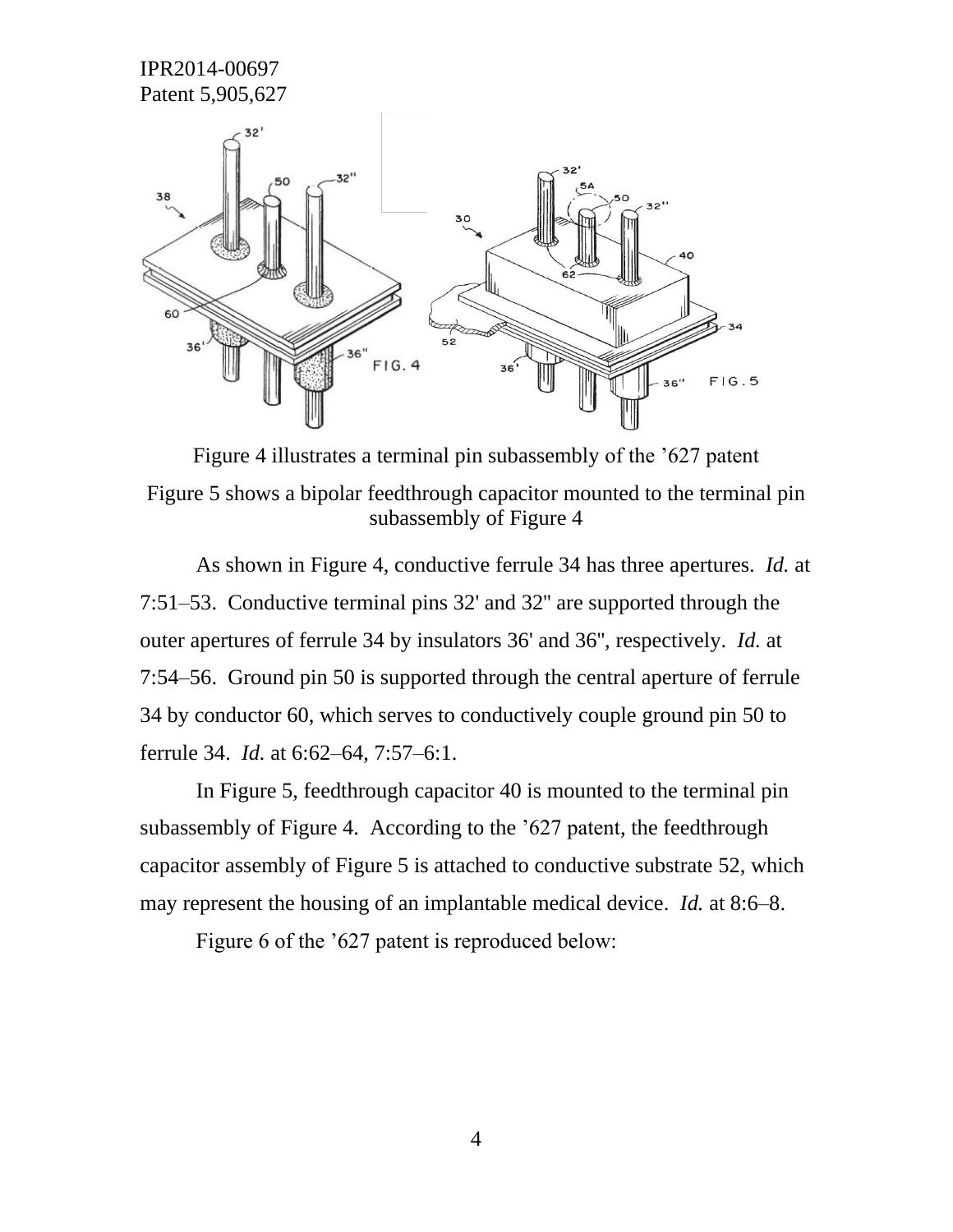

Figure 6 is an enlarged sectional view of the feedthrough filter capacitor of Figure 5

In Figure 6, electrode plates 42' and 42'' are embedded within an insulative ceramic material and form a first set of electrode plates. *Id.* at 7:34–40. Terminal pins 32' and 32'' (as shown in Figure 5) pass through passageways 46' and 46'', respectively, of feedthrough capacitor 40 in conductive relation with the first set of electrode plates. *Id.* at 7:31–35. Ground lead 50 (as shown in Figure 5) passes through second passageway 48 of feedthrough filter capacitor 40 in conductive relation with a second set of electrode plates (not numbered) and conductive ferrule 34 (as shown in Figure 4). *Id.* at 6:62–64, 7:42–50. According to the '627 patent, electrically connecting the second set of electrode plates to the ferrule via a ground lead creates an internally grounded feedthrough capacitor. *Id.* at 6:36–39, 8:9–14.

The '627 patent discloses that internally grounding a ceramic feedthrough capacitor through a ground lead "has heretofore not been considered because such construction increases the electrical impedance (particular inductance) of the connection between the internal capacitor ground electrode plates and the conductive ferrule . . . However, with cost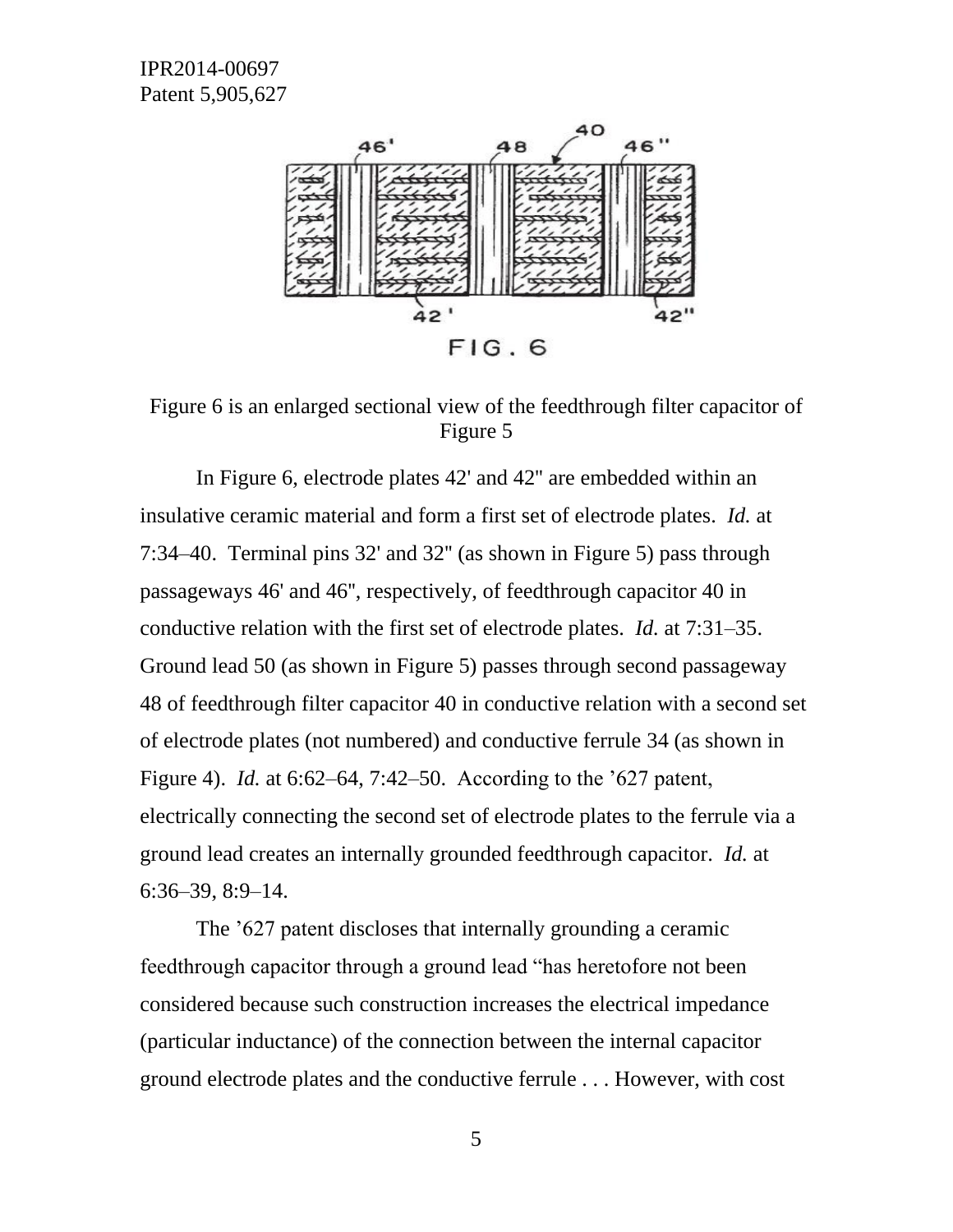Patent 5,905,627

becoming an increasingly important issue, the internal grounding method becomes an attractive alternative." *Id.* at 8:9–17.

## *C. Illustrative Claim*

Of the challenged claims, claims 1, 11, and 25 are independent.

Claim 1 is illustrative of the subject matter of the '627 patent and is reproduced below:

1. A feedthrough filter capacitor assembly, comprising:

at least one conductive terminal pin;

a conductive ferrule through which the terminal pin passes in non-conductive relation;

a feedthrough filter capacitor having first and second sets of electrode plates and a first passageway through which the terminal pin extends in conductive relation with the first set of electrode plates; and

a ground lead conductively coupled to the conductive ferrule, and extending into a second passageway through the feedthrough filter capacitor in conductive relation with the second set of electrode plates.

Ex. 1001, 10:64–11:8.

## II. ANALYSIS

## *A. Claim Construction*

In the Decision to Institute, we determined that resolution of the issues presented in the Petition did not require explicit construction of any claim terms. Dec. on Inst. 8. We did, however, provide guidance as to the scope of the term "feedthrough filter capacitor." *Id.* at 8–9. During trial, neither party asserted that the Board's prior discussion of "feedthrough filter capacitor" was in need of revision or that any claim terms required construction. *Vivid Techs., Inc. v. Am. Sci. & Eng'g, Inc.*, 200 F.3d 795, 803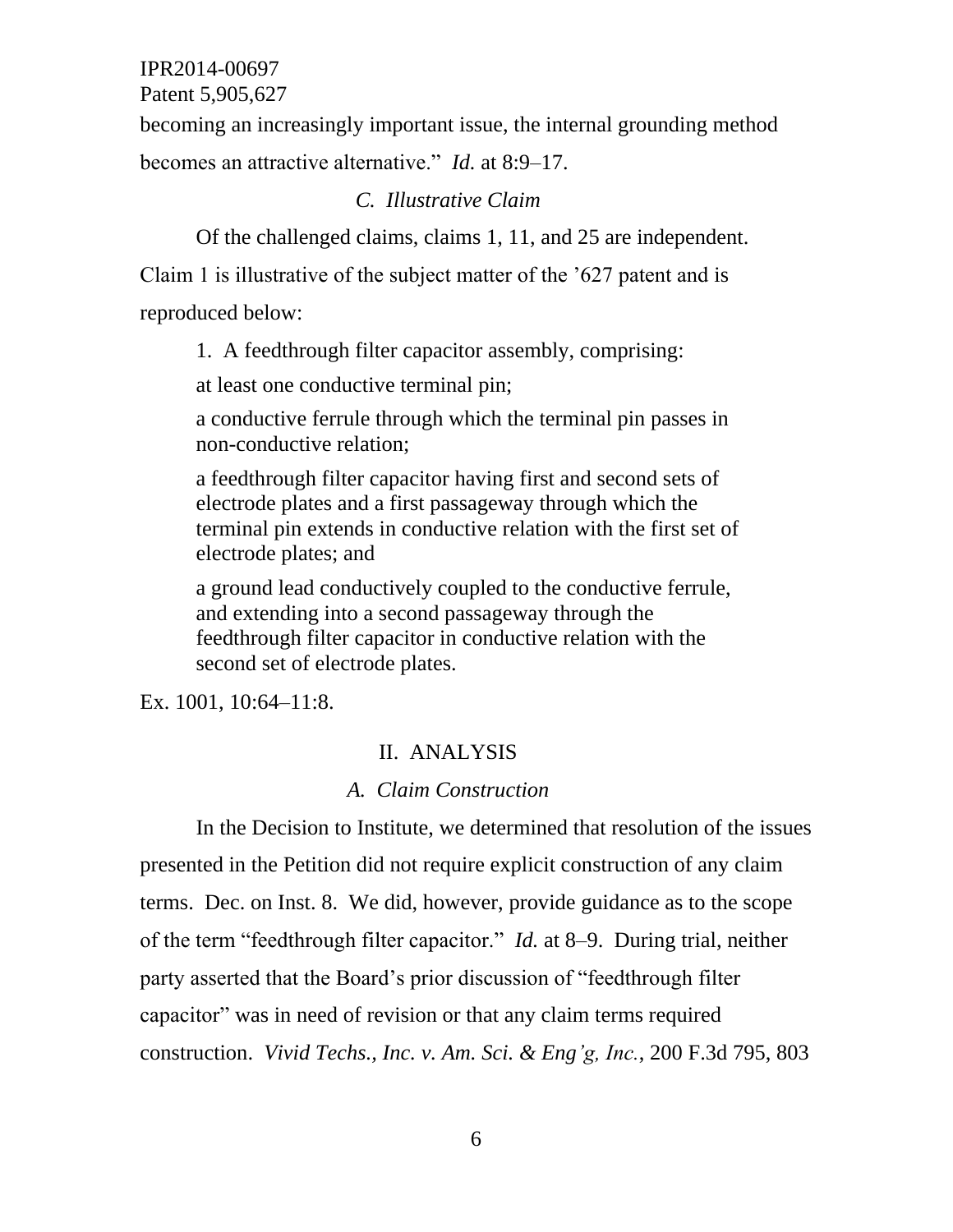Patent 5,905,627

(Fed. Cir. 1999) (noting that only claim terms that are in controversy need be construed, "and only to the extent necessary to resolve the controversy").

## *B. Level of Ordinary Skill in the Art*

To determine the level of ordinary skill in the art, we may consider the "type of problems encountered in [the] art; prior art solutions to those problems; rapidity with which innovations are made; sophistication of the technology; and educational level of active workers in the field." *Custom Accessories, Inc. v. Jeffery-Allan Indus., Inc.*, 807 F.2d 955, 962–63 (Fed. Cir. 1986). We may also consider the level of ordinary skill in the art as reflected by the prior art of record. *Okajima v. Bourdeau*, 261 F.3d 1350, 1355 (Fed. Cir. 2001).

Mr. Galvagni contends that

a person of ordinary skill in the art of filter capacitors at the time of the filing of the '627 patent is generally one who has a Bachelor's degree in electrical engineering, chemistry, and/or physics along with several years of relevant applied research or industry work experience in the field of filter capacitors.

#### Ex. 1002 ¶ 17.

Patent Owner disagrees and, based on the testimony of Dr. Stevenson, identifies a person of ordinary skill in the art as an "EMI passive component filter designer." PO Resp. 2–3 (citing Ex. 2144 ¶¶ 4–11). Patent Owner also identifies certain knowledge it contends a person of ordinary skill in the art would have, including "advance[d] knowledge in filtering concepts including insertion loss, how resonant frequency of an RLC filter varies with inductance, capacitance, and resistance, and how inductance, capacitance, and resistance, vary as a function of geometry and material properties." *Id.*  at 3 (citing Ex. 2144 ¶¶ 11–25).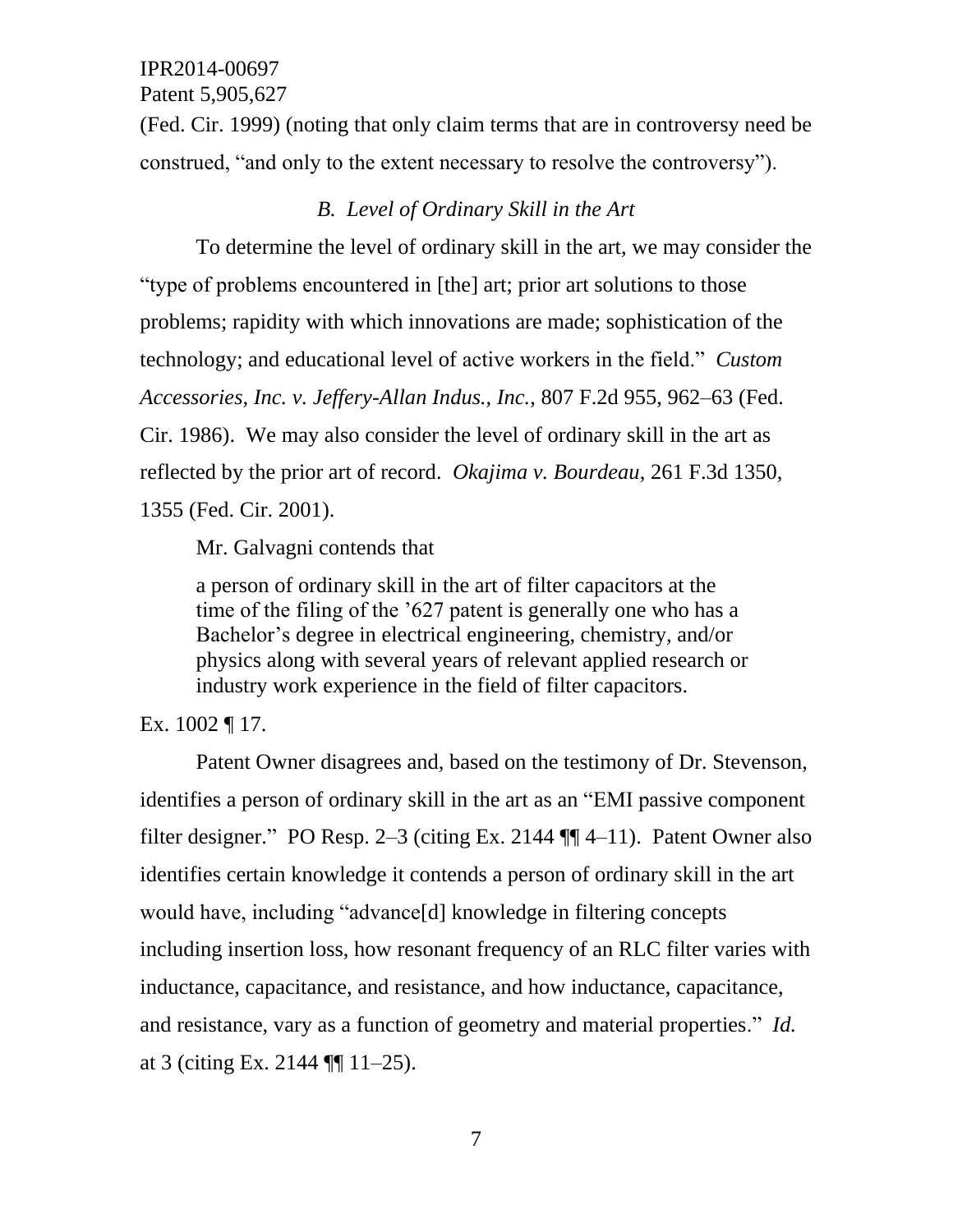$\overline{a}$ 

In response, Mr. Galvagni asserts that electrical design is but one area of expertise necessary to design a feedthrough capacitor, and a background in chemistry, including an understanding of the use of conductive polyimides or epoxies and the formulation, firing, and termination of ceramic/metal capacitors, is necessary for the successful design of a feedthrough capacitor. Ex. 1024 ¶¶ 2, 4. Mr. Galvagni further testifies that, due to the multidisciplinary nature of EMI capacitor design, it is customary for a "team of professionals," including "electrical design experts, and manufacturing and materials experts," to work on the development of an EMI filter. *Id.* ¶ 2.

Mr. Galvagni's testimony is consistent with Patent Owner's argument that an electrical design expert would be involved in the design of the electrical connections of the feedthrough capacitor assembly, and with the prior art of record, which discloses various methods of connecting, arranging, and electrically coupling the components of the disclosed feedthrough filter capacitor assemblies. *See, e.g.*, Ex. 1001, 1:6–8, 4:66–5:4, 10:14–28; Ex. 1012, 1:27–33, 4:36–43, Fig. 16. Thus, we conclude that a person of ordinary skill in the art would have a degree in electrical engineering, chemistry, or physics, or a related field, and would have work experience in the electrical or structural design of EMI filter capacitors or assemblies. 4

<sup>4</sup> Patent Owner asserts a level of ordinary skill in the art that is *higher* than that asserted by Mr. Galvagni, including "advance knowledge" of electrical filtering concepts. PO Resp. 3. We note that, in general, a lower level of skill in the art favors a determination of nonobviousness, while a higher level of skill favors a finding of obviousness. *See Innovention Toys, LLC v. MGA Entm't, Inc.*, 637 F.3d 1314, 1323 (Fed. Cir. 2011).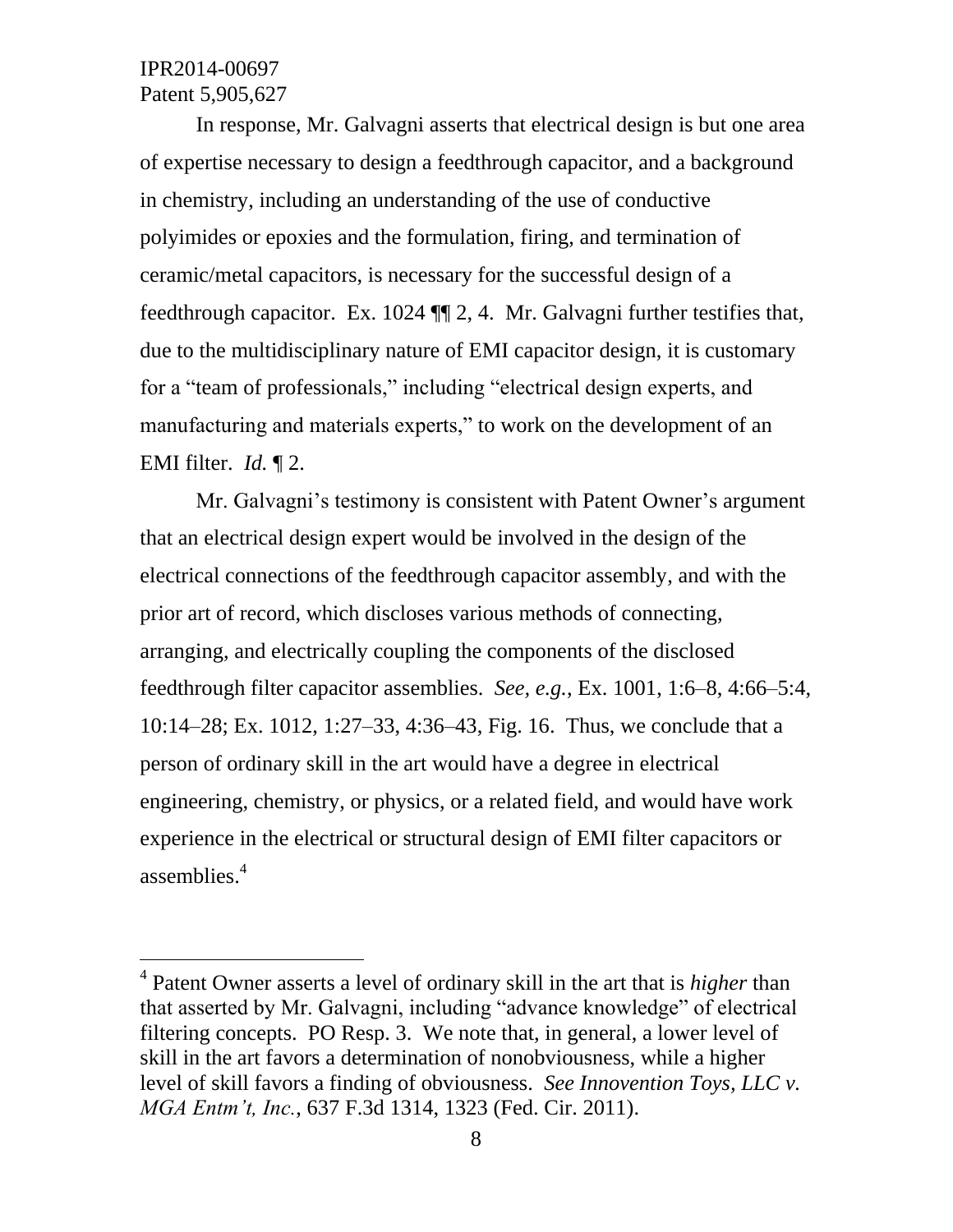> *C. Alleged Obviousness of Claims 1, 2, 4, 9, 11, 13–17, 20, 23, 25, and 26 in view of Stevenson and Hazzard*

Petitioner contends that claims 1, 2, 4, 9, 11, 13–17, 20, 23, 25, and 26 of the '627 patent are unpatentable under 35 U.S.C. § 103(a) in view of Stevenson and Hazzard. Pet. 38–46; Dec. on Inst. 18. Patent Owner disputes Petitioner's position. PO Resp. 3–56. As discussed below, after consideration of the arguments and evidence presented by both parties, we determine that Petitioner has shown by a preponderance of the evidence that claims 1, 2, 4, 9, 11, 13–17, 20, 23, 25, and 26 of the '627 patent are unpatentable in view of Stevenson and Hazzard.

#### *1. Stevenson*

Stevenson discloses feedthrough filter capacitors for use in implantable medical devices, such as heart pacemakers. Ex. 1012, 1:7–10, Figure 14 of Stevenson is reproduced below:



Figure 14 is a perspective view showing assembly of a bipolar feedthrough device with an isolated ground point G1

In Figure 14, terminal pins 32 and 34 pass through capacitors C1 and C2, respectively, of a feedthrough capacitor. *Id.* at 4:41–42. Terminal pin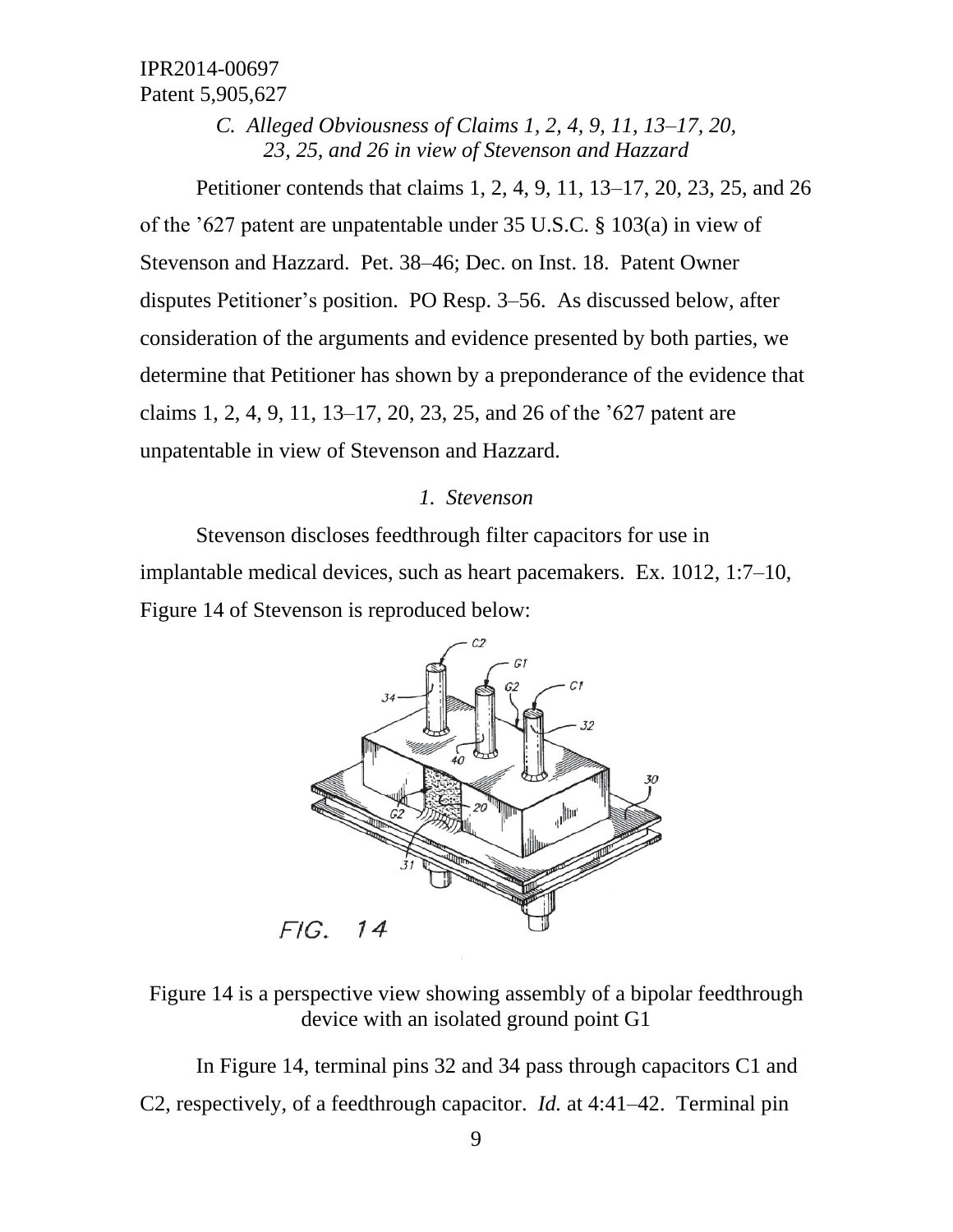40 extends through a central passageway of the feedthrough capacitor to form test point G1. *Id.* at 3:52–64, 4:65–67. In this configuration, terminal pin 40 does not contact terminal plate 30. Ex.  $1002 \text{ } q$  46 (pp. 72–73); Ex. 2147  $\sqrt{8}$ ; Ex. 1012, 5:3–5. Ground point G2, which is exposed by surface metallization 20 on the long edge of the rectangular feedthrough capacitor, represents the metal housing or shield to which EMI signals are decoupled. Ex. 1012, 3:67–4:3, 4:6–10.

Figures 26 and 27, reproduced below, depict a second, discoidal embodiment of the feedthrough capacitor assembly of Stevenson:



FIG. 27

Figure 26 is a fragmented perspective view of a quad feedthrough device in discoidal form Figure 27 is a perspective view showing the device of Figure 26 mounted on a terminal plate

In Figure 26, central plate 50 is embedded within the ceramic structure of the capacitor and is associated with termination point G2. *Id.* at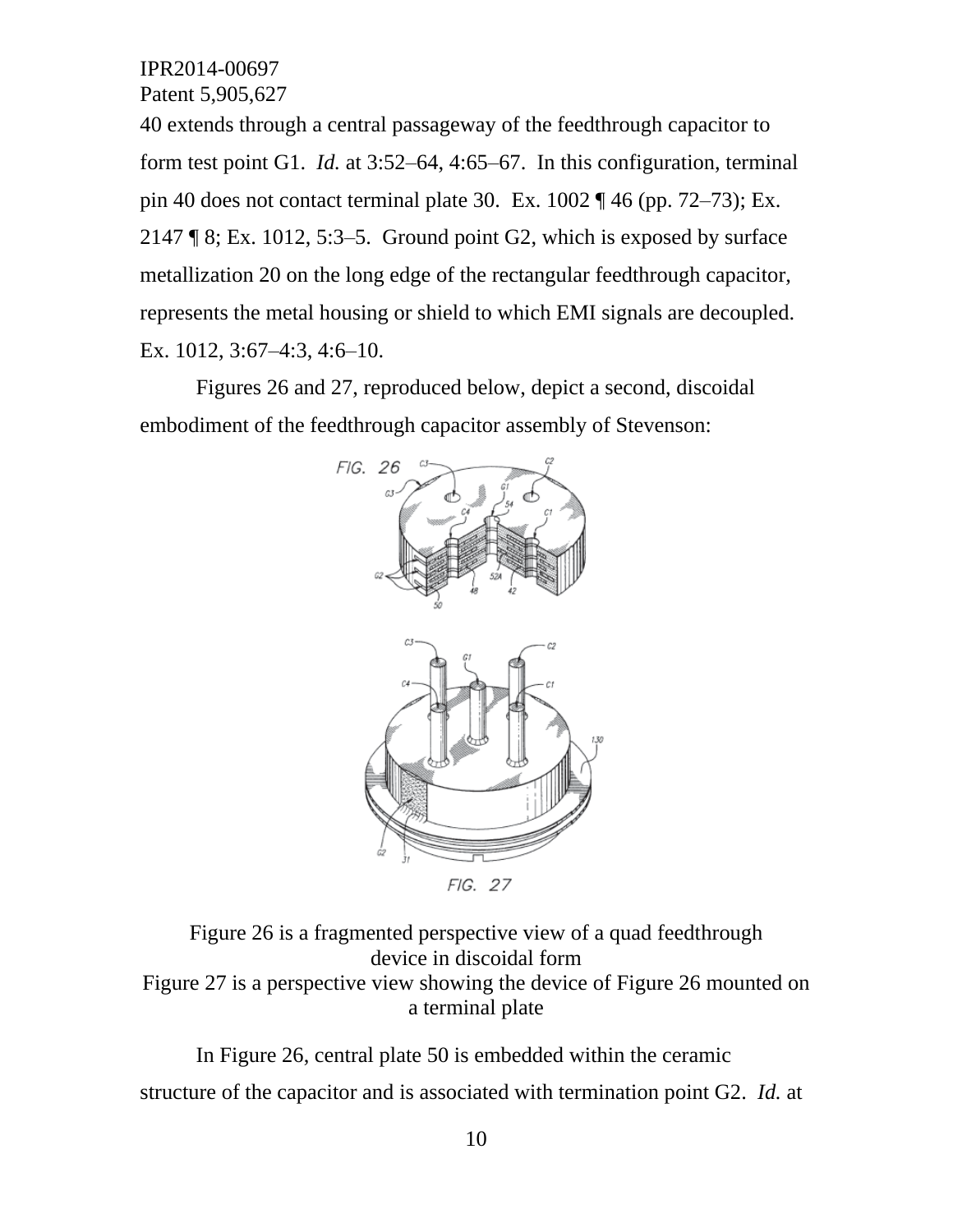5:18–22. Similarly, embedded electrode plates 42 are associated with capacitor C1, embedded electrode plates 48 are associated with capacitor C4, and embedded electrode plates 52A are associated with test point G1. *Id.* at 5:13–24, 5:33-37, 5:53–58. As shown in Figure 27, terminal pins pass through capacitors C1, C2, C3, and C4, and ground point G1 and are available for connection to internal circuitry of the device. *Id.* at 5:25–61.

As in the Figure 14 embodiment discussed above, the connection to common ground in Figures 26 and 27 of Stevenson is via ground points on the peripheral, exterior surface of the feedthrough capacitor. *Id.* at 5:18–22. Thus, the embodiments of Stevenson do not disclose an internally grounded feedthrough filter capacitor.

#### *2. Hazzard*

Hazzard is an AVX Corporation publication directed to EMI suppression using multilayer ceramic discoidal arrays. Ex. 1011,  $1-2$ <sup>5</sup> Similar to the capacitors of Stevenson, Hazzard's discoidal capacitors are formed from two sets of interleaving planar electrodes embedded within a monolithic ceramic block. *Id.* at 2.

Hazzard discloses terminating the common ground connection of the arrays, as follows:

The electrodes contacted by the feed-thru, form a capacitor to ground through the counter electrode. A common ground connection is normally terminated along the long edges of rectangular arrays and around the periphery of circular arrays. *The ground can also be brought to the pin(s), but an edge ground is preferred for solid RF performance*.

*Id.* at 2–3 (emphasis added).

 $\overline{a}$ 

 $<sup>5</sup>$  Hazzard contains two sets of page numbers. Our citations are to the page</sup> numbers found in the lower left corner of each page.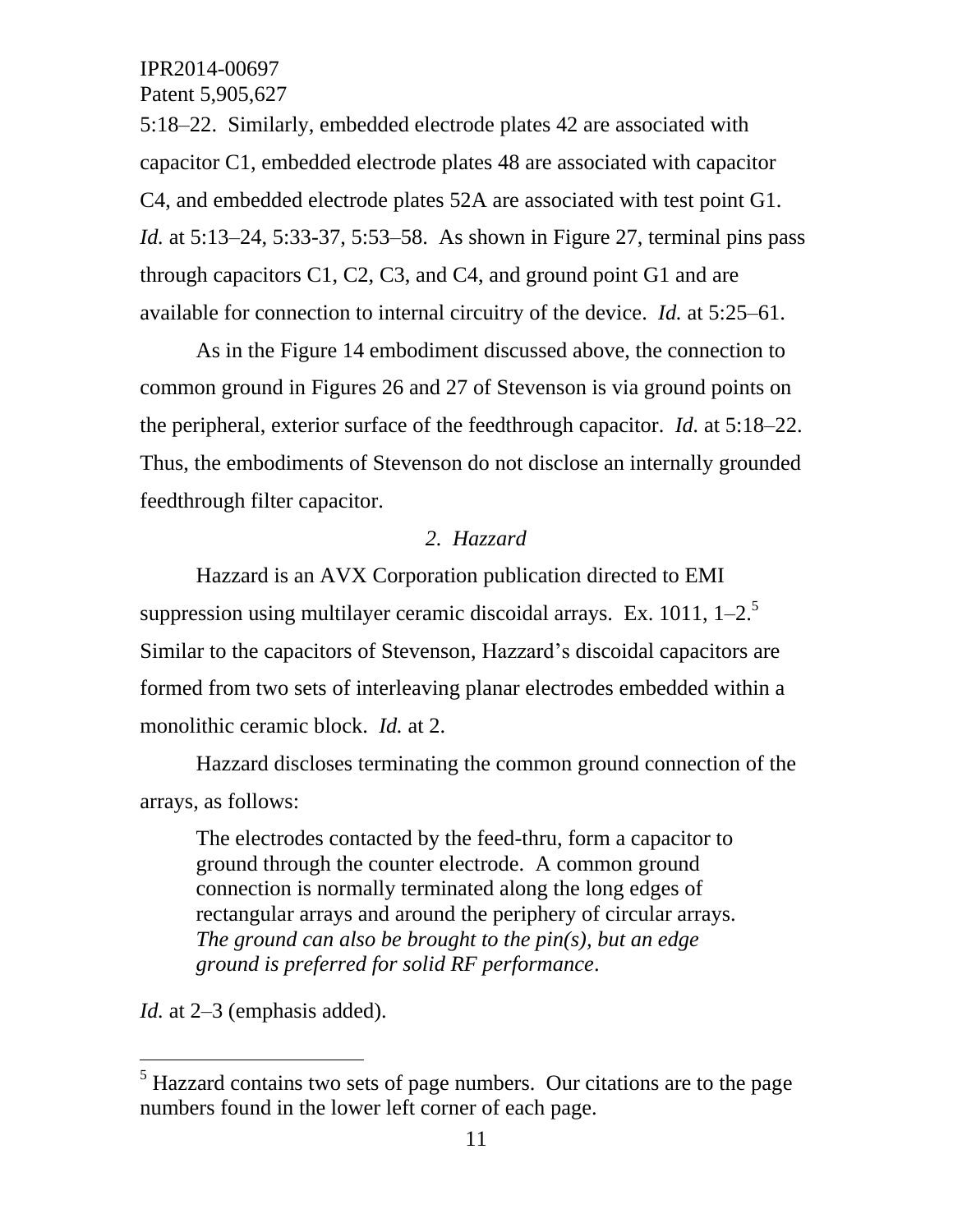#### *3. Analysis*

Petitioner contends that Stevenson discloses every limitation of independent claims 1, 11, and 25, except "a ground lead conductively coupled to the conductive ferrule" or "substrate." Pet. 40–42; Reply 1. Petitioner contends, however, that it would have been obvious to modify the feedthrough capacitor assembly of Stevenson to replace the *peripheral* ground point G2 with Hazzard's *internal* ground lead. Pet. 41. According to Petitioner, because Stevenson discloses a ground lead that extends through a feedthrough capacitor to the level of the ferrule, it would have been a simple step to modify the assembly of Stevenson to conductively couple the ground lead to the ferrule, as disclosed in Hazzard. *Id.* at 40–41, 45–46 (citing Ex. 1002 ¶ 46 (pp. 73–75)); Reply 13 (citing Ex. 1023 ¶¶ 34– 35).

Petitioner asserts that one of ordinary skill in the art would have been motivated to combine Stevenson and Hazzard because the combination would allow for "redundant feedthrough ground leads for internal circuits" and would eliminate "the need for creating exterior metallizations on the filter capacitor." Pet. 45. Petitioner further asserts that modifying Stevenson to couple the ground lead to the conductive ferrule would involve merely "substituting one element for another known element," according to its known function, to form "a predictable internal ground connection with a reasonable expectation of success." *Id.* at 45–46; *see also KSR Int'l Co. v. Teleflex Inc.*, 550 U.S. 398, 416 (2007) ("The combination of familiar elements according to known methods is likely to be obvious when it does no more than yield predictable results.").

Patent Owner asserts the combination of Stevenson and Hazzard would not have been obvious because: (1) Hazzard does not disclose that a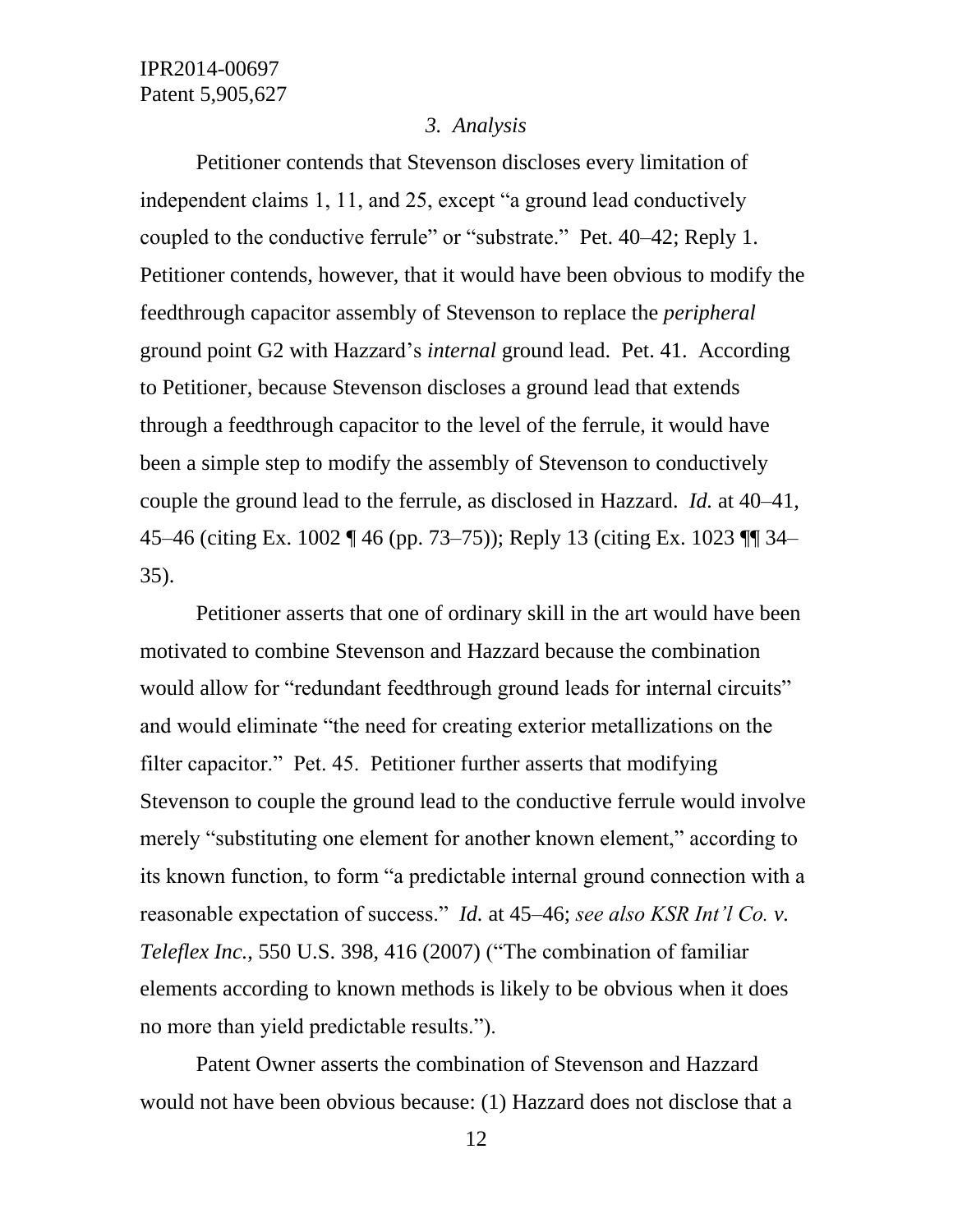ground pin can replace a peripheral ground; (2) there is no credible motivation to modify Stevenson's EMI filter as proposed by Petitioner; (3) Petitioner's proposed combination, as set forth by Mr. Galvagni, would be inoperable, and (4) secondary indicia of non-obviousness confirm that claim 1 defines a patentable invention. PO Resp. 14–56. We address these points in turn.

#### *a. Scope of Hazzard's Disclosure*

As noted above, Hazzard discloses that "[a] common ground connection is normally terminated along the long edges of rectangular arrays and around the periphery of circular arrays. The ground can also be brought to the pin(s), but an edge ground is preferred for solid RF performance." Ex. 1011, 2–3.

Patent Owner contends Petitioner, as well as the Board in its Decision on Institution, misread Hazzard's disclosure that "the ground can also be brought to the pin(s)" to mean that the ground connection may be placed at the external edge of the capacitor array *or* may be brought to the pins. PO Resp. 6. According to Patent Owner, Hazzard would be understood by one of ordinary skill in the art to disclose "the exact opposite," i.e., that "an edge termination contacting to common ground is *always necessary* for EMI filtering." *Id.* at 32–33 (emphasis added).

Patent Owner reasons as follows. First, Patent Owner contends the word "normally" in Hazzard refers to only terminations along the long edges of rectangular arrays, and not to terminations along the periphery of circular arrays. *Id.* at 29–32. Next, Patent Owner asserts the word "also" means "in addition," not "or" or "instead of." *Id.* at 5, 32–33. Finally, Patent Owner contends the phrase "but an edge ground is preferred" does not refer to the peripheral metallization discussed in the preceding sentence, but to the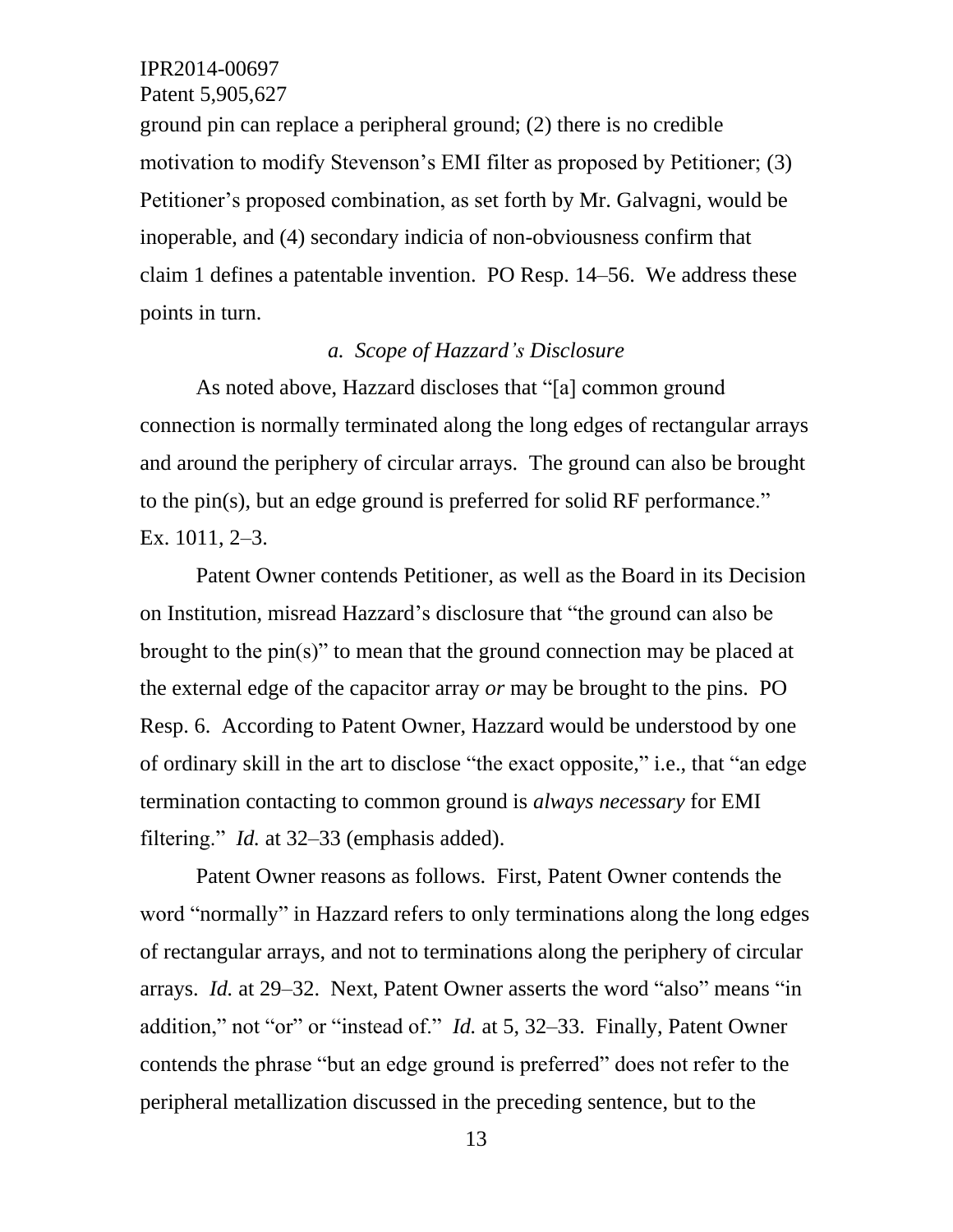different concept of a grounded hole *near* the edge metallization. *Id.* at 35– 39. For the reasons that follow, we are not persuaded by Patent Owner's arguments.

With respect to the word "normally," Patent Owner asserts it was known in the art that arrays could be terminated along both the long and short edges of rectangular arrays. *Id.* at 30–31.According to Patent Owner, given this knowledge in the art, the phrase "'normally terminated along the long edges' meant to Messrs. Hazzard and Prymak the optional termination along the short side of rectangular arrays," and would not be understood by one of ordinary skill in the art to be an indication that an edge ground was optional. *Id.* at 31–32 (citing Ex. 2146 ¶¶ 10–11). In this interpretation, however, Patent Owner would completely ignore the second half of the sentence "and around the periphery of circular arrays." We find the more reasonable reading of the sentence to be that proffered by Mr. Prymak, an author of the Hazzard reference, who testifies that "[i]n Hazzard, the language 'normally terminated' applies to both the phrases 'along the long edges of the rectangular arrays' and 'around the periphery of circular arrays.'" Ex. 1023 ¶ 43.

With respect to Patent Owner's argument that "also" means "in addition" and not "instead of," we agree with Patent Owner that the word "also" can mean "in addition." Exs. 2097, 2111–2113, 2116, 2118. We must look, however, at Hazzard's paragraph in its entirety, and in context of the document as a whole, to determine the meaning one of ordinary skill in the art would give to the word "also" in Hazzard's disclosure. In this case, we agree with Petitioner and Mr. Prymak that use of the terms "normally" and "also," in conjunction with the phrase "but an edge ground is preferred," strongly suggest that the two methods are alternatives, i.e., one can bring the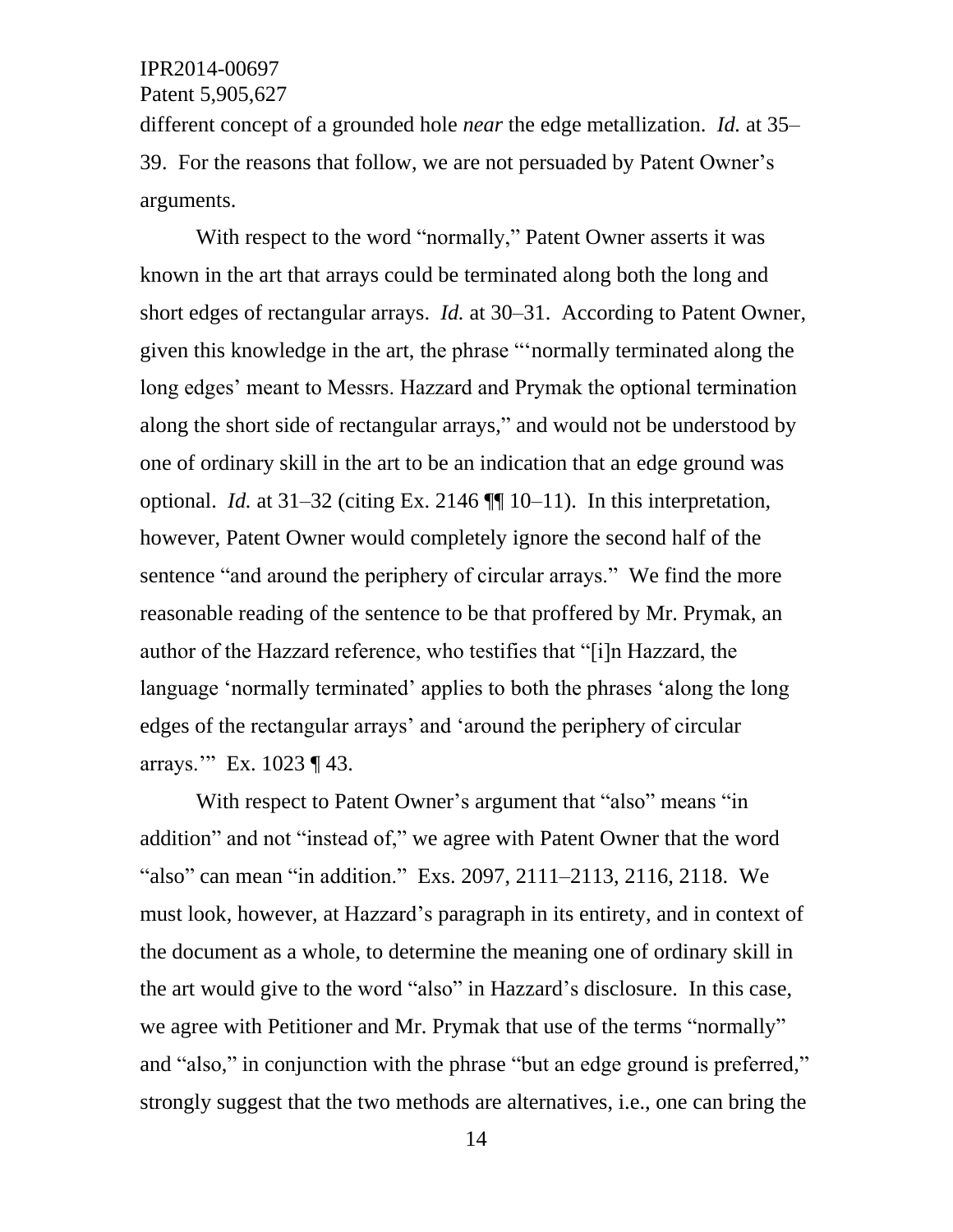Patent 5,905,627

ground to the pins *or* use the normal and preferred method of an edge or peripheral ground (as discussed in the preceding sentence of Hazzard). Pet. 41 (citing Ex. 1002 ¶ 46 (pp. 73–74)); Reply 5–6 (citing Ex. 1023  $\P\P$  44–51).

With respect to Patent Owner's argument that "an edge ground" means a grounded hole near an edge of the device, we note that this interpretation would inject an entirely new concept into the sentence, i.e., a grounded hole near an edge of the device. The more reasonable interpretation, as supported by the testimony of Mr. Galvagni and Mr. Prymak, is that this clause refers to the normal method of using perimeter metallization around the edge or periphery of the capacitor, as set forth in the proceeding sentence of Hazzard. Ex. 1002  $\P$  46 (p. 73); Ex. 1023  $\P$  45; *see also* Ex. 1023 ¶¶ 47–48 (noting that the term "edge ground" in one of Mr. Stevenson's own patents refers to "a perimeter/edge metallization of a capacitor array" and not to a grounded hole near the periphery of the device).

Patent Owner also asserts that, to the extent Hazzard contemplated removing the edge termination, there would "have been some other structure completing the connection from the pin to common ground." PO Resp. 41. And, because such structure is not disclosed in Hazzard, Patent Owner concludes that "Hazzard did not contemplate a grounded pin instead of an edge termination." *Id.* (citing *Reflectone, Inc. v. Dalton*, 60 F.3d 1572, 1576 (Fed. Cir. 1995); Ex. 2146 ¶ 27). We find the more reasonable conclusion, however, is that Hazzard does not depict structure for connecting the end of the pin to common ground because such a ground was not necessarily preferred and is not discussed further in the reference. *See* Ex. 1023 ¶ 51.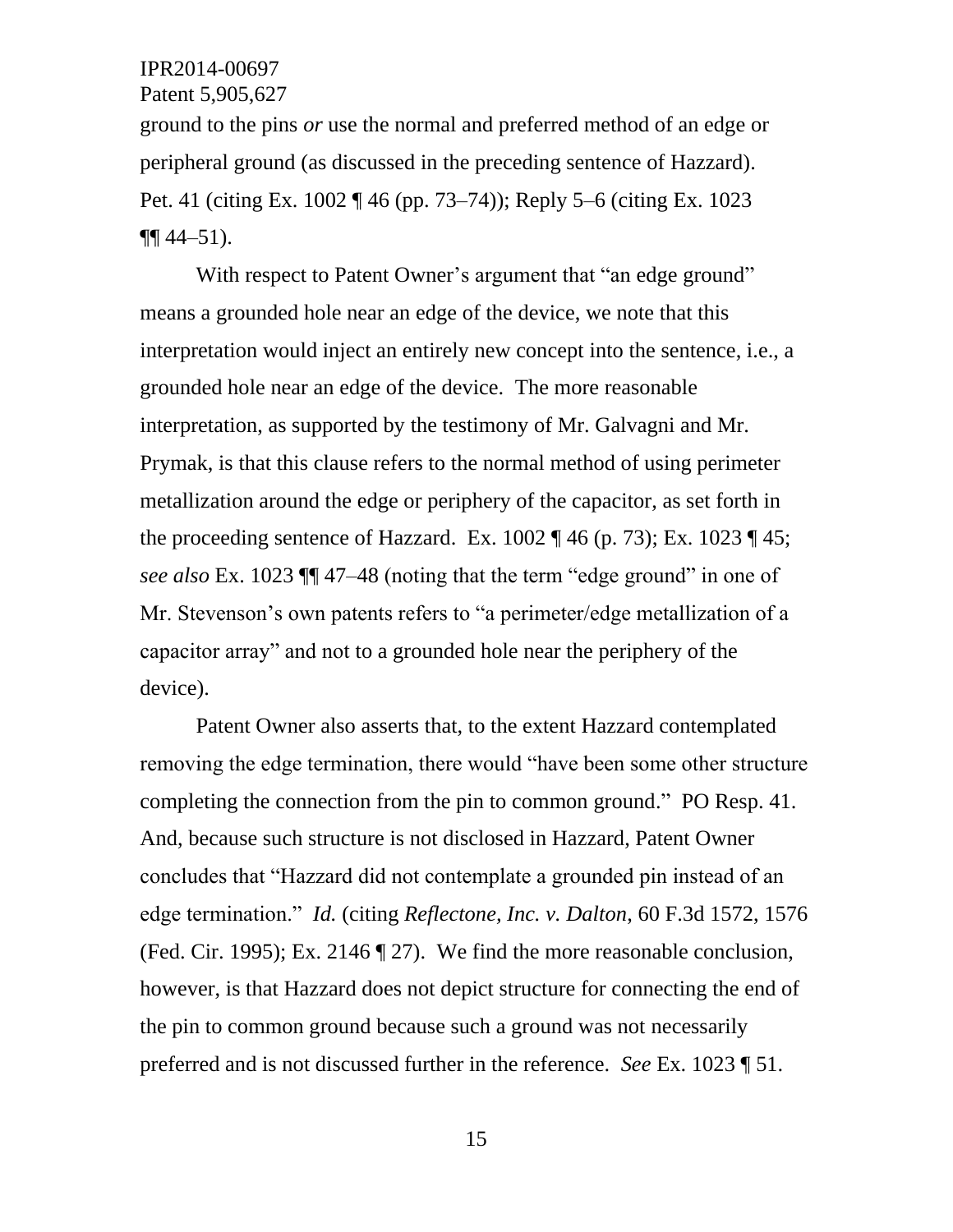Based on the foregoing, we credit the testimony of Mr. Galvagni and Mr. Prymak, and conclude that Hazzard discloses internally grounding a feedthrough capacitor by replacing a peripheral ground with a grounded pin. Ex. 1002 ¶ 46 (p. 73); Ex. 1023 ¶¶ 40–45, 51.

#### *b. Motivation to Combine*

Patent Owner argues there would have been no motivation to modify Stevenson in view of Hazzard because "[n]o filter designer would intentionally design an EMI filter that lowers attenuation of an EMI filter over its intended filtering range." PO Resp. 53. According to Patent Owner, lowered attenuation was only acceptable in the "unique situation" described in the '627 patent where shielding and absorption properties of human tissues offset the reduced filtering of the internally grounded device. *Id.*  (citing Ex. 2147 ¶ 28).

The evidence of record, however, demonstrates that internally grounding a feedthrough capacitor was known in the art, as was the decreased attenuation from such a design. Modifying a known device, using a known method, to achieve a predictable result, is obvious, even if one is willing to accept a known loss in performance others sought to avoid. *KSR*, 550 U.S. at 416 ("The combination of familiar elements according to known methods is likely to be obvious when it does no more than yield predictable results.").

With respect to Patent Owner's contention that the patentees in the '627 patent identified a limited circumstance where shielding of human tissues partially offsets the reduction in filtering performance, thereby making the reduction in filtering performance acceptable, we note that the claims of the '627 patent are not limited to implantable medical devices. PO Resp. 53; Ex. 2147 ¶ 28. Thus, Patent Owner's argument and evidence are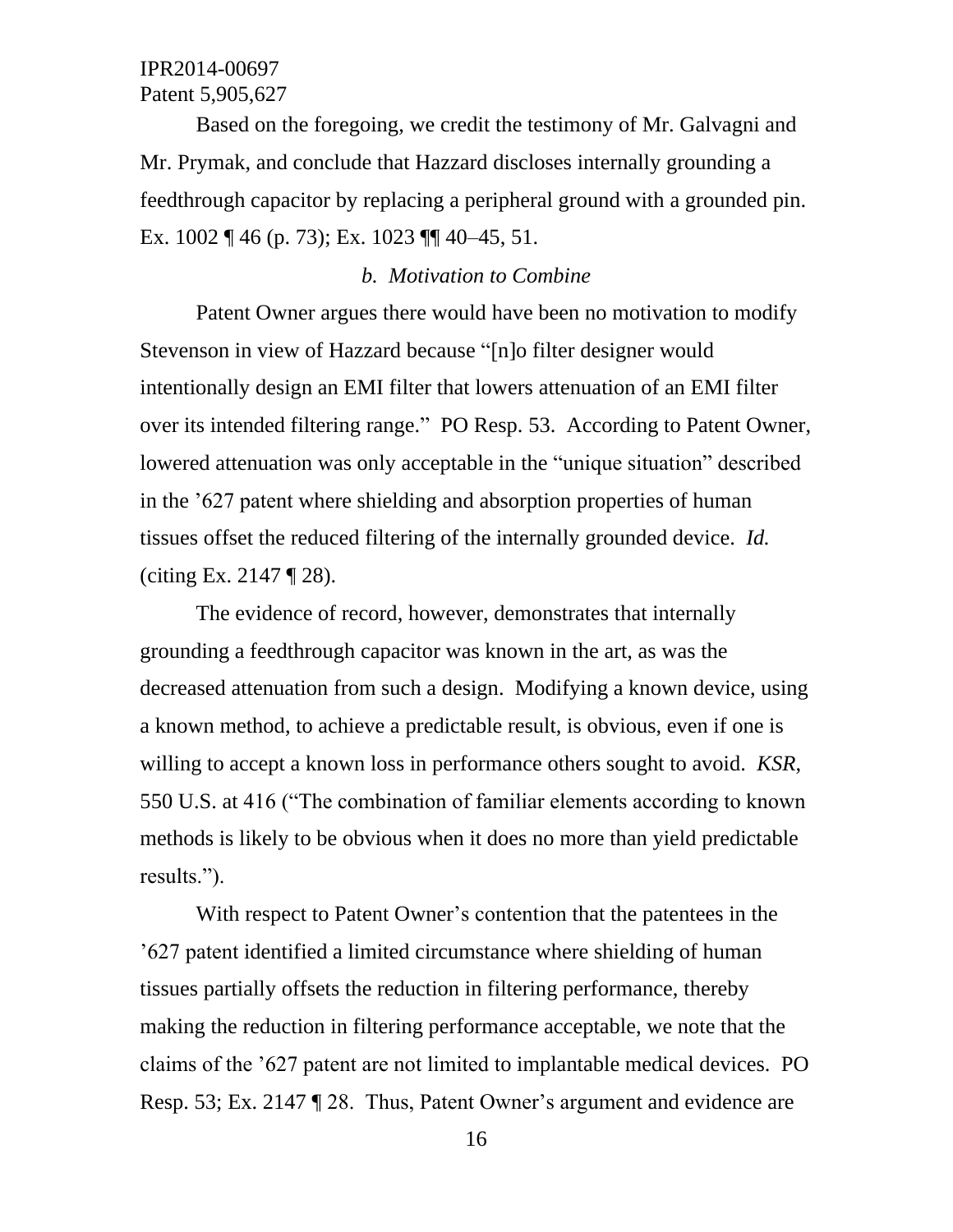Patent 5,905,627

 $\overline{a}$ 

not commensurate in scope with the challenged claims. *See, e.g., In re Grasselli*, 713 F.2d 731, 743 (Fed. Cir. 1983) ("It is well settled 'that objective evidence [of] non-obviousness must be commensurate in scope with the claims which the evidence is offered to support'") (quoting *In re Tiffin*, 448 F.2d 791 (CCPA 1971)).

Patent Owner also argues that removing the edge ground connection of Stevenson and bringing the common ground point to pin G1 would "destroy" the intended purpose of Stevenson. PO Resp. 52. Specifically, Patent Owner asserts that bringing the ground to the pin in Stevenson would remove the "isolated" ground point, destroy the "lower frequency filtering" of the feedthrough capacitor, and remove the superior "common mode" and "differential mode" EMI suppression. *Id.* at 46–47, 52. Mr. Prymak persuasively testifies, however, that an "isolated" ground point, as well as "common mode" and "differential mode" EMI suppression, could be maintained in Stevenson by simply using multiple ground pins. Reply 11 (citing Ex. 1023 ¶¶ 83–86). Mr. Prymak also persuasively testifies that the feedthrough capacitor of Stevenson and Hazzard would be a functional EMI filter with the same inductance and insertion loss characteristics achieved in the '627 patent.<sup>6</sup> Ex. 1023 ¶¶ 82–86; *see also* Ex. 2200, 139:5–11, 141:11– 21 (Dr. Stevenson agreeing that, if asked to do so, one or ordinary skill in

<sup>&</sup>lt;sup>6</sup> In its Motion for Observations, Patent Owner contends that during his deposition, Mr. Prymak admitted device size for implantable medical devices is a critical design consideration, and that the proposed combination of Stevenson and Hazzard would either increase the size of the implantable medical device or reduce capacitance. Mot. for Obs. 15 (citing Ex. 2413, 5:3–19:5). As noted above, however, the challenged claims are not limited to implantable medical devices. Thus, we are not persuaded that Patent Owner's arguments are commensurate in scope with the challenged claims.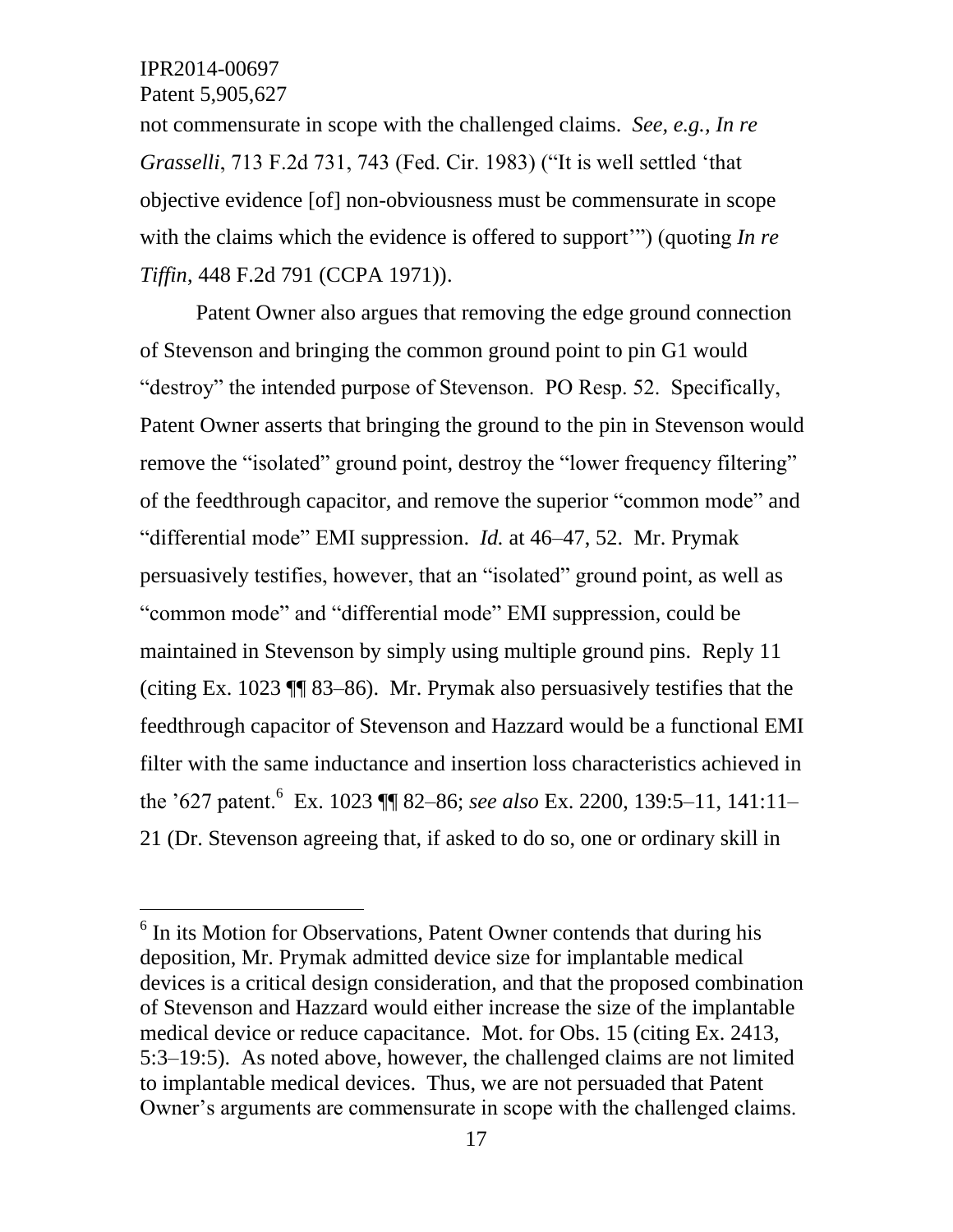Patent 5,905,627

the art could bring the G3 ground point to the ground pin and minimize insertion loss for this ground connection).

Patent Owner also argues that Stevenson and Hazzard do not disclose the problem identified in the '627 patent of mechanical stress within the feedthrough capacitor caused by the application of an exterior metallization, or the solution to that problem of bringing the ground to the pins. PO Resp. 49–51. A reason to combine references, however, may come from recognition of a different problem or from the prior art itself. *See KSR*, 550 U.S. at 420 (noting that the finder of fact should look beyond "the problem the patentee was trying to solve" and may rely on "any need or problem known in the field of endeavor at the time of invention . . . [as] a reason for combining the elements in the manner claimed"); *Cross Med. Prods., Inc. v. Medtronic Sofamor Danek, Inc.*, 424 F.3d 1293, 1322 (Fed. Cir. 2005). Here, Petitioner presents persuasive evidence that one of ordinary skill in the art would have sought to use an internal ground pin to provide for multiple, redundant ground points for internal circuits, and to allow for removal of the soldered connections on the exterior of the capacitor. Pet. 45 (citing Ex. 1002 ¶ 46 (p. 74)). Patent Owner does not explain persuasively why these asserted reasons to combine the references are unreasonable or incorrect. *See* Ex. 1001, 3:39–43 (noting in the Background of the Invention section that soldered connections on the outside perimeter of feedthrough capacitors were "known to damage such prior art devices").

Based on the foregoing, and upon review of the parties' arguments, evidence, and supporting testimony, we conclude that Petitioner has set forth sufficient rationale with factual underpinnings to support the combination of Stevenson and Hazzard. *See KSR*, 550 U.S. at 418.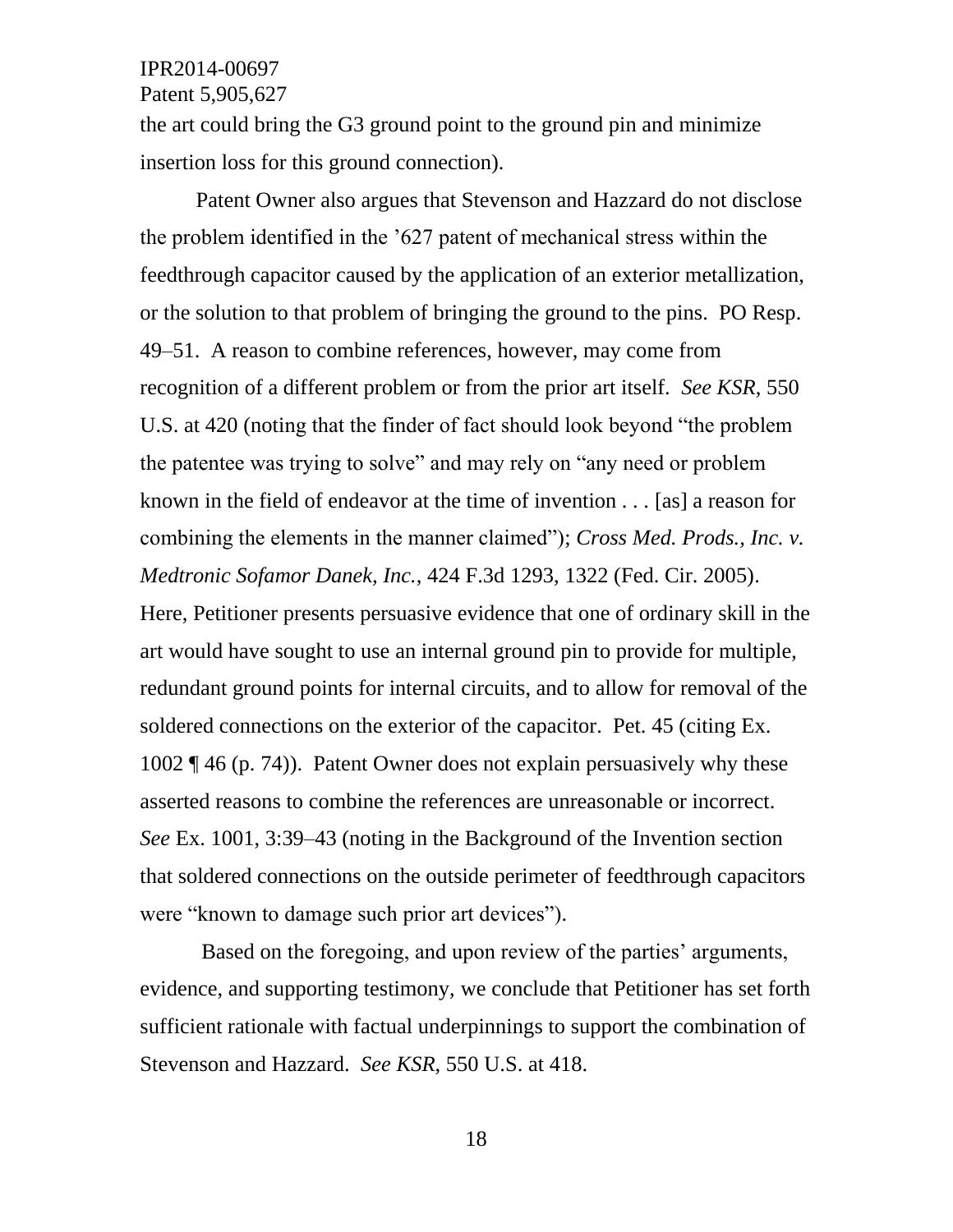### *c. Galvagni Drawing*

During cross-examination, Patent Owner's counsel asked Mr. Galvagni to draw a feedthrough assembly with the "ground brought to the pins as disclosed in Hazzard." Ex. 2101, 135:4–24. Mr. Galvagni's resulting drawing (Ex. 2096) is reproduced below:



Patent Owner contends that Mr. Galvagni's drawing, "using a long and relatively thin (compared to the diameter of the vias) line extending from the interior end of the 'G' pin to a point on the interior . . . of the 'metal container,'" or "bulkhead," would not under any circumstances meet what Hazzard described to be an acceptable low pass filter. PO Resp. 21–22. In support of this argument, Dr. Stevenson measures the various elements of Mr. Galvagni's drawing, calculates the insertion loss curves for this device, and concludes that the device defined by Mr. Galvagni's drawing would be a "disaster." *Id.* at 24–25 (citing Ex. 2145 ¶¶ 48, 55, 55.1–24).

Petitioner contends that any conclusions drawn from Mr. Galvagni's drawings are flawed because the drawing was not drawn to scale and, even if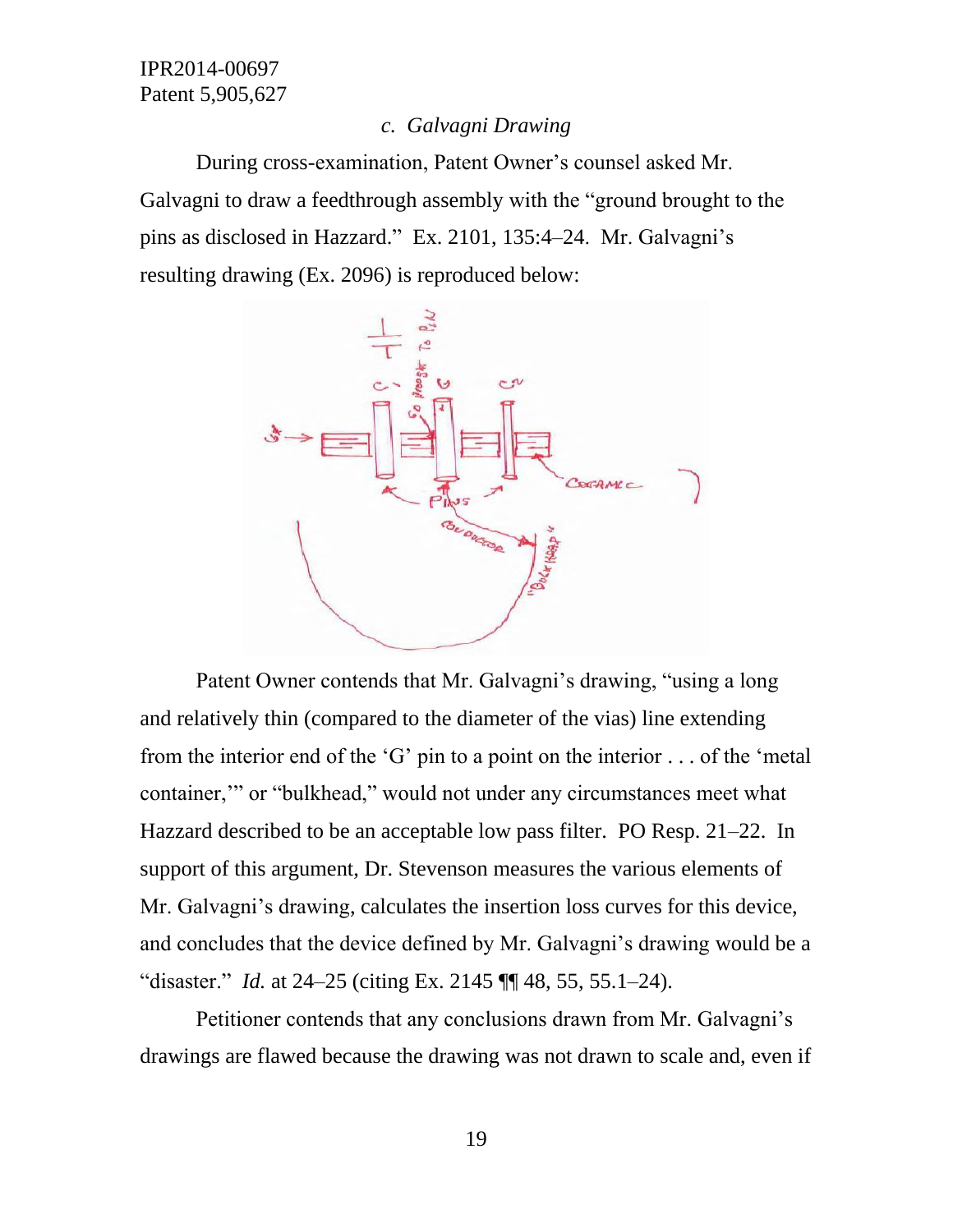Patent 5,905,627

it had been drawn to scale, the disclosed device would still provide some level of EMI filtering. Reply 8.

As noted by Petitioner, Mr. Galvagni was not asked to make his drawing to scale. Tr. 25:1–4. Thus, any calculations based on Mr. Galvagni's drawing are of limited value. Moreover, Patent Owner's counsel repeatedly asked Mr. Galvagni during his deposition to draw "a tie line" or "a line" to identify or connect the various elements in his drawing. *See* Ex. 2101, 138:9–22 (requesting a "tie line" to identify where the ground was brought to the pins), 138:23–139:3 ("Now, there's a bulkhead somewhere on all these devices for these feedthrough capacitors you're feeding through, the bulkhead, right . . . So can you identify with a line or a structure how the pin – well, what happens next? What happens to that ground pin on the inside?"). Thus, we are not persuaded that Mr. Galvagni's use of a line to connect the ground pin to the bulkhead represents an attempt to provide a faithful representation of the size and shape of the physical structure proposed for linking the ground pin to the bulkhead, as opposed to Mr. Galvagni's compliance with counsel's specific suggestion to use a line to connect these points.

Based on the foregoing, we find Patent Owner's structural analysis and measurements of Mr. Galvagni's drawing to be of little probative value. *d. Secondary Considerations*

"Secondary considerations of non-obviousness must be considered when present." *Geo. M. Martin Co. v. Alliance Mach. Sys. Int'l LLC*, 618 F.3d 1294, 1304 (Fed. Cir. 2010). Secondary considerations of nonobviousness include, copying, long felt but unsolved need, failure of others, commercial success, unexpected results, licenses showing industry respect for the invention, and skepticism of skilled artisans before the invention. *In*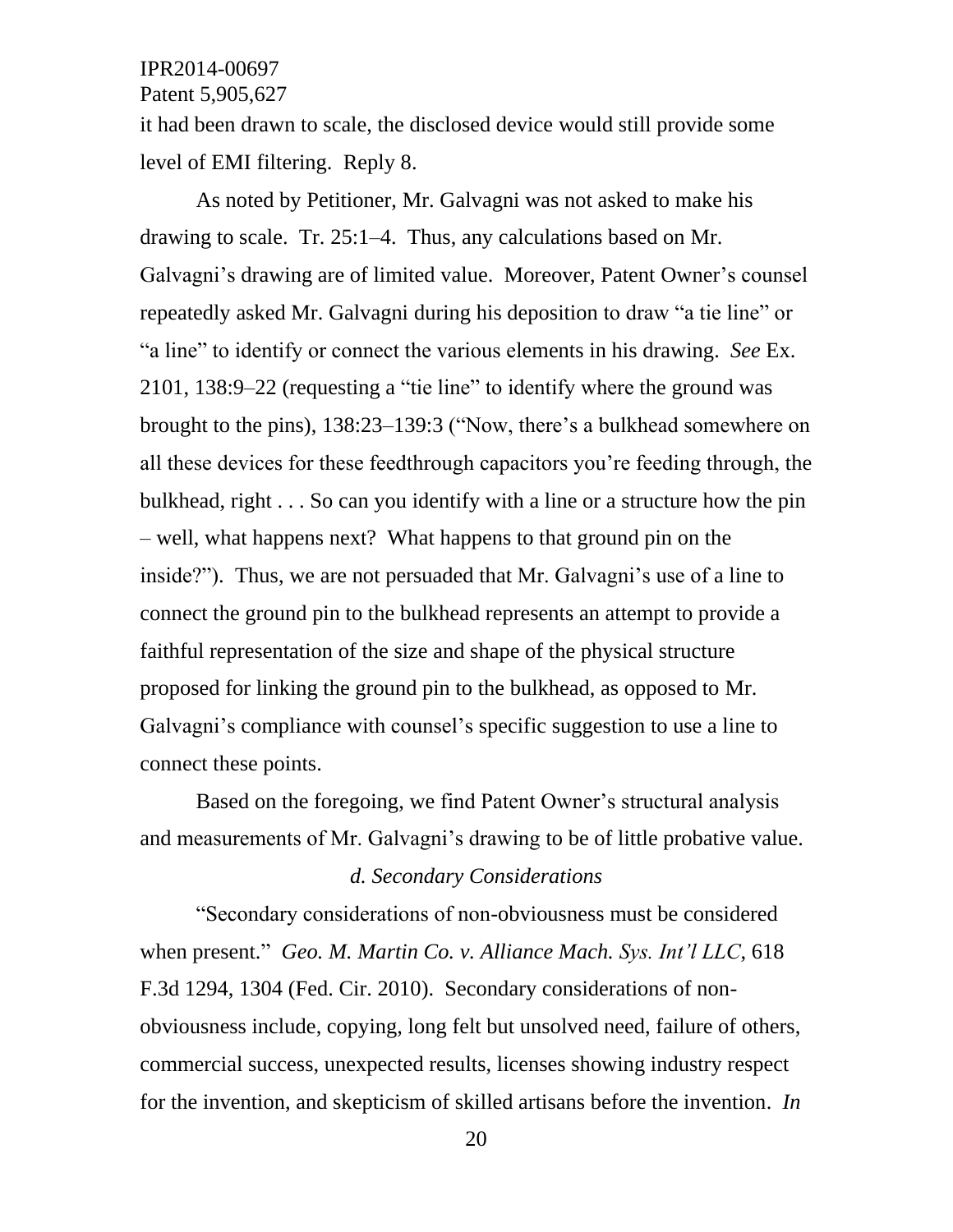Patent 5,905,627

*re Rouffet*, 149 F.3d 1350, 1355 (Fed. Cir. 1998) (collecting cases).For objective evidence of secondary considerations to be accorded substantial weight, however, "its proponent must establish a nexus between the evidence and the merits of the *claimed invention*." *In re Kao*, 639 F.3d 1057, 1068 (Fed. Cir. 2011) (quoting *Wyers* v. *Master Lock Co.*, 616 F.3d 1231, 1246 (Fed. Cir. 2010)).

Patent Owner argues that sales of Greatbatch item number 2670- F011-001 of \$185,172, \$714,742, \$1,571,152 in 2011, 2012, and 2013, respectively, is "strong evidence of commercial success." PO Resp. 55–56 (citing Ex. 2163; Ex. 2164 ¶¶ 1–4).Without an indication that the reported sales volume represents a substantial quantity in the market, Patent Owner's evidence of the number of units sold provides only a very weak showing of commercial success. *See In re Huang*, 100 F.3d 135, 140 (Fed. Cir. 1996) ("This court has noted in the past that evidence related solely to the number of units sold provides a very weak showing of commercial success, if any."). Moreover, to establish commercial success, Patent Owner must provide "proof that the sales were a direct result of the unique characteristics of the claimed invention—as opposed to other economic and commercial factors unrelated to the quality of the patented subject matter." *In re Applied Materials, Inc.*, 692 F.3d 1289, 1299–1300 (Fed. Cir. 2012). Here, as noted by Petitioner, Patent Owner merely notes the level of sales for item number 2670-F011-001 and asserts that this item number falls within the scope of claim 1 of the '627 patent. Reply 14–15. This is not sufficient to establish a nexus between the reported sales and the "unique characteristics of the claimed invention." *Id.*

Patent Owner also argues that a paper authored by Stevenson and Brendel, the two named inventors of the '627 patent, discloses that "[o]ver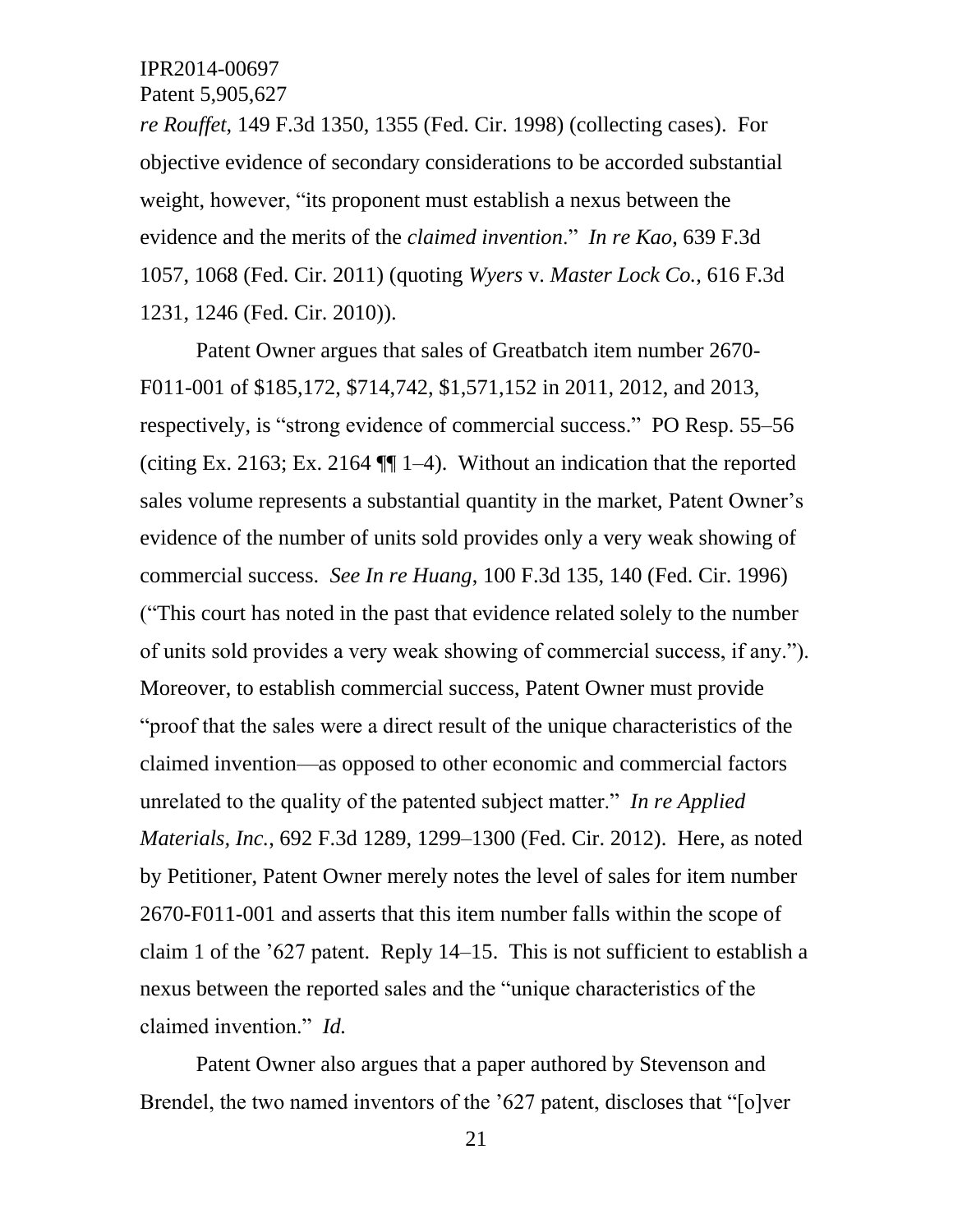l

Patent 5,905,627

one million internally grounded feedthrough capacitor circuits have been installed in hermetic terminals and implanted in humans with no (zero) reported field failures." PO Resp. 56 (quoting Ex. 2107, 8). According to Patent Owner, this is evidence of "beneficial results addressing a problem with prior art devices." *Id.* Patent Owner, however, provides no proof that the lack of field failures was a direct result of the internal grounding of the feedthrough capacitors, as opposed to other mechanical or structural characteristics of the devices disclosed in the Stevenson and Brendel paper. Thus, we are not persuaded that Patent Owner has proven sufficient nexus between the alleged lack of field failures and the merits of the claimed invention.

Based on the foregoing, and in light of the failure to prove sufficient nexus, we are not persuaded by Patent Owner's argument that commercial success and lack of field failures overcomes Petitioner's evidence of obviousness in this case.

## *e. Conclusion*

Based on the foregoing, and upon review of Petitioner's and Patent Owner's analysis, evidence, and supporting testimony, we find that Stevenson and Hazzard disclose or suggest each limitation of 1, 2, 4, 9, 11, 13–17, 20, 23, 25, and 26 of the '627 patent. 7 Accordingly, we conclude that Petitioner has shown by a preponderance of the evidence that claims 1, 2, 4, 9, 11, 13–17, 20, 23, 25, and 26 of the '627 patent would have been obvious over Stevenson and Hazzard.

<sup>&</sup>lt;sup>7</sup> Patent Owner does not argue claims 2, 4, 9, 11, 13–17, 20, 23, 25, and 26 separately from claim 1, but asserts that "all arguments for patentability of claim 1 regarding EMI filters in which the common ground is the housing/bulkhead apply equally to claims 1, 11, and 25." PO Resp. 54–55.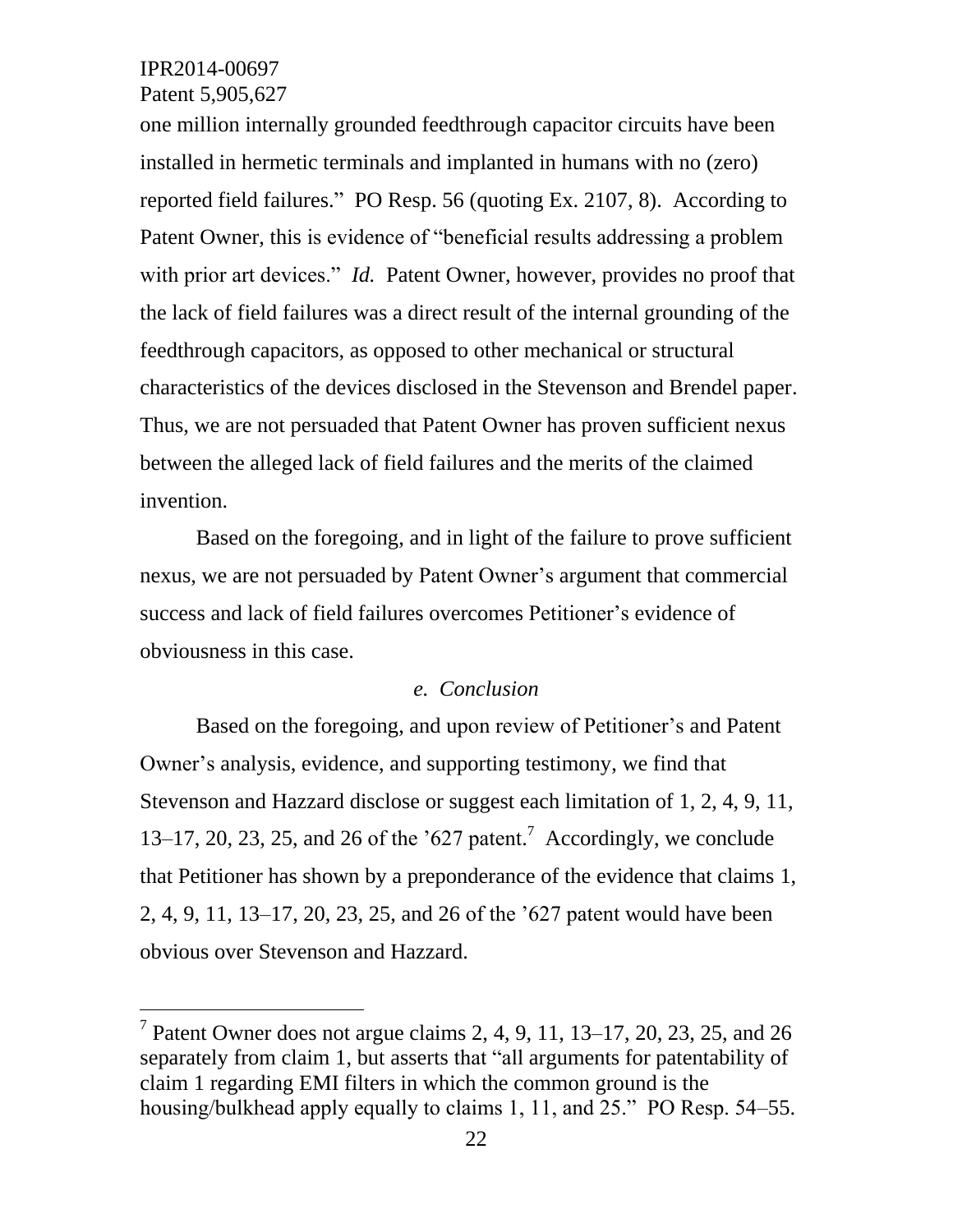## *D. Obviousness of Claims 6, 7, 18, and 19 over Stevenson, Hazzard, and Colburn*

Claims 6 and 18 recite the use of a "nail-head lead having one end that abuts a portion of the conductive ferrule." Ex. 1001, 11:19–21, 12:4–6. Claims 7 and 19 require a nail-head lead that "extends from the conductive ferrule, through and beyond the feedthrough filter capacitor to provide a ground pin." *Id.* at 11:22– 24, 12:7–9.

Petitioner argues that Colburn discloses the "nail-head lead" of claims 6, 7, 18, and 19, and one of ordinary skill in the art would have sought to use this nail-head lead in the device of Stevenson and Hazzard because such leads were known to provide a "secure, reliable, and/or high quality connection." Pet. 46–48. Petitioner also argues that use of Colburn's nailhead lead in place of the Stevenson's ground pin would comprise a simple substitution of one known element for another known element, yielding a predictable result. *Id.* at 48.Patent Owner does not address the disclosure of Colburn in its Patent Owner Response.

Upon review of the disclosures of Stevenson, Hazzard, and Colburn, as well as Petitioner's arguments and supporting declaration testimony, we determine that Petitioner has established by a preponderance of the evidence that claims 6, 7, 18, and 19 of the '627 patent would have been obvious under 35 U.S.C. § 103 over the combination of Stevenson, Hazzard, and Colburn. *See KSR*, 550 U.S. at 416 ("The combination of familiar elements according to known methods is likely to be obvious when it does no more than yield predictable results.").

#### *E. Motion to Exclude*

Patent Owner moves to exclude the testimony of Mr. Galvagni in its entirety. Mot. to Excl. 3. Patent Owner also moves to exclude those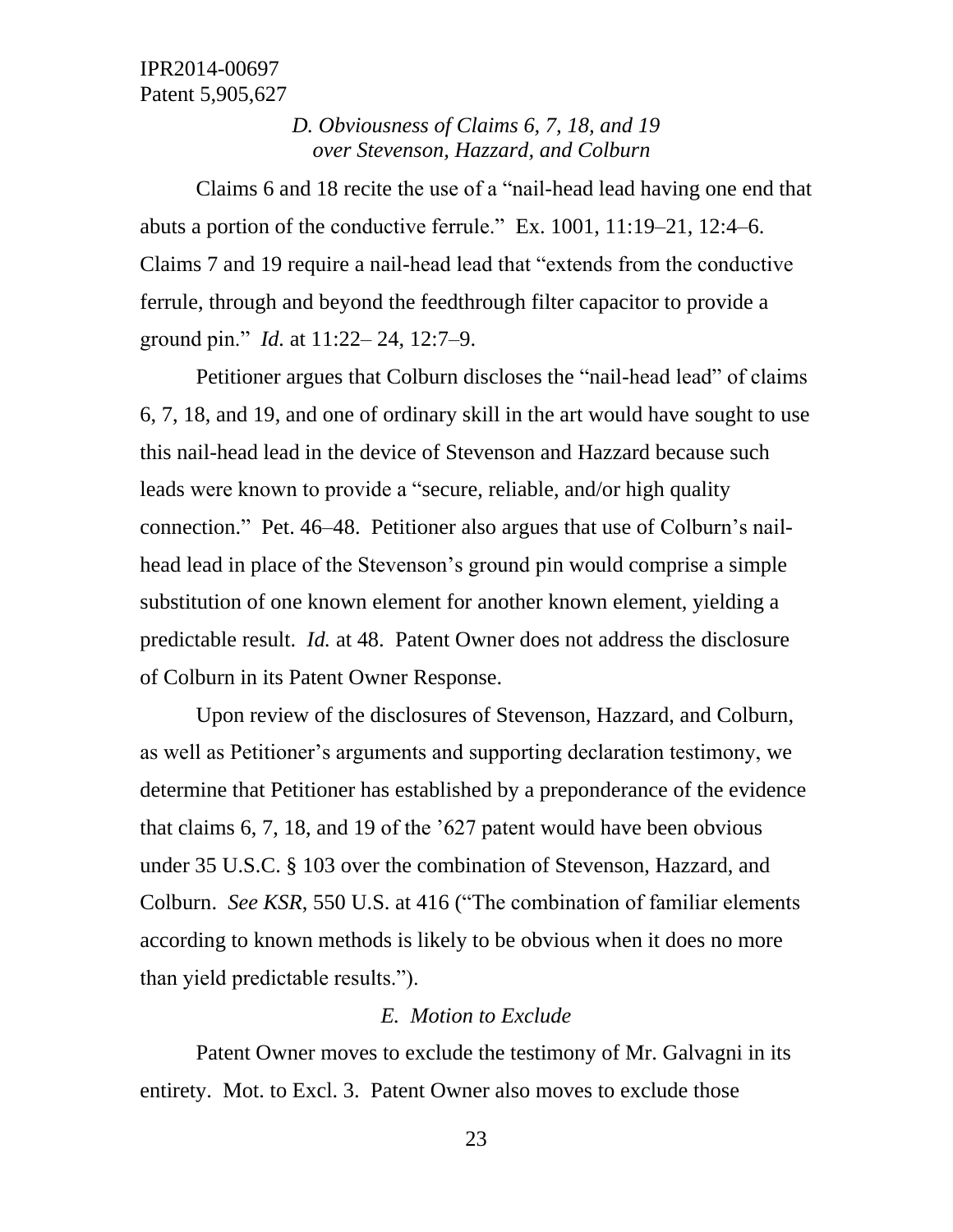Patent 5,905,627

portions of Mr. Prymak's testimony directed to (1) the meaning of the term "also" in Hazzard, and (2) the technical requirements of defibrillators and pacemakers. *Id.* at 13–15.

## *1. Testimony of Mr. Galvagni*

Patent Owner contends that Mr. Galvagni's testimony should be excluded because he is not a person of ordinary skill in the art. Mot. to Excl. 3–8. According to Patent Owner, Mr. Galvagni has a degree in chemistry, not electrical engineering, and his work experience is directed not to the electrical design of EMI capacitors, but the general design and construction of capacitors. *Id.* Patent Owner further contends that during his deposition Mr. Galvagni could not provide the equations for several electrical design concepts and did not clearly understand the meaning of the term "insertion loss," which Patent Owner contends any person of ordinary skill in the art would have been "intimately familiar with." *Id.* at 4–8. Patent Owner further contends that Mr. Galvagni showed bias in his insistence that the word "also" in Hazzard meant "instead of." *Id.* at 10.

As discussed above, we are not persuaded that a person of ordinary skill in the art must be an electrical designer of EMI filter capacitors, as asserted by Patent Owner. Moreover, a declarant's expertise and experience need not match perfectly the experience and education of a person of ordinary skill in the art to provide testimony. *SEB S.A. v. Montgomery Ward & Co., Inc.*, 594 F.3d 1360, 1373 (Fed. Cir. 2010). The declarant must, instead, have sufficient "knowledge, skill, experience, training, [and] education" of such specialized nature to assist the trier of fact to understand the evidence. *Id.* (quoting Fed. R. Evid. 702).

Mr. Galvagni testifies that he has over 50 years of experience in the field of capacitors, including EMI filter capacitors, and has published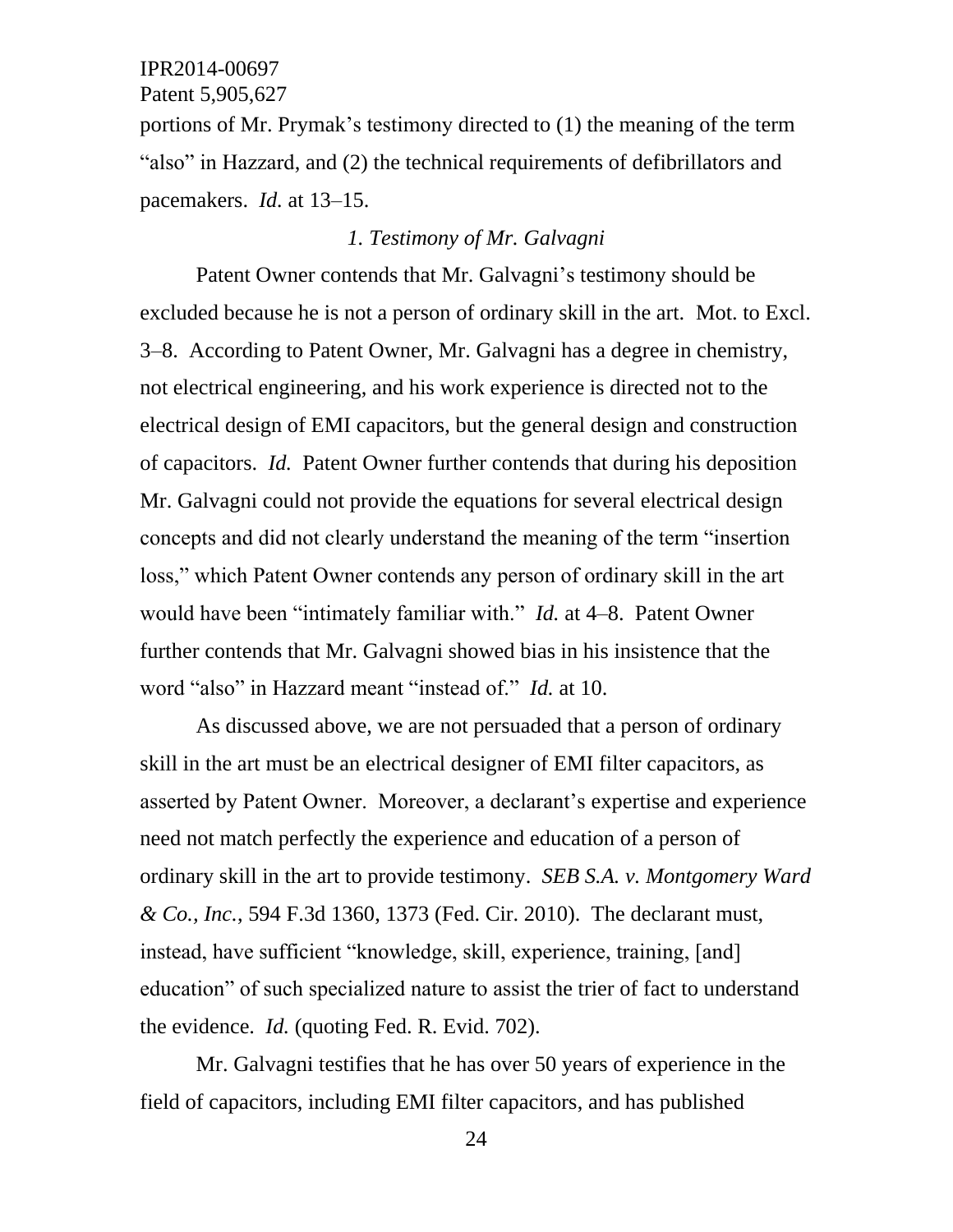Patent 5,905,627

numerous technical articles and papers in this field, including on the topics of "low inductance capacitors, actuators, and passive components." Ex. 1002 ¶ 3. He also testifies that he is named as an inventor on at least 55 U.S. Patents related to capacitors, filters, or similar electronic structures, and has work experience in the design of filter capacitors similar to the '627 patent, including capacitors with internally connected common ground planes, multiple capacitor access through vertical feeds, and noncircumferential terminations. Ex.  $1002 \text{ T}$  5; Ex.  $1018 \text{ T}$  8; Ex.  $1024 \text{ T}$  3, 6, 10. Petitioner contends this work experience in feedthrough filter capacitor construction and design would be helpful in understanding the construction and design of the EMI filter capacitor assemblies claimed in the '627 patent. Resp. to Mot. to Excl. 3.

The claims of the '627 patent are directed to a feedthrough filter capacitor assembly constructed of various individual components. Ex. 1001, 10:64–11:8. Upon review of Mr. Galvagni's work experience, including his experience relating to the construction and manufacture of EMI filters, we conclude that an adequate relationship exists between Mr. Galvagni's education and work experience and the claimed invention. *See SEB S.A.*, 594 F.3d at 1373 (finding no error in admitting testimony where the proffering party established an adequate relationship between the expert's work experience and the claimed invention). Accordingly, we *deny* Patent Owner's Motion to Exclude the testimony of Mr. Galvagni.

To the extent Mr. Galvagni's deposition testimony indicates he does not have knowledge of particular electrical design concepts or equations, as argued by Patent Owner, this goes to the weight to be given his testimony, and has been considered in that context.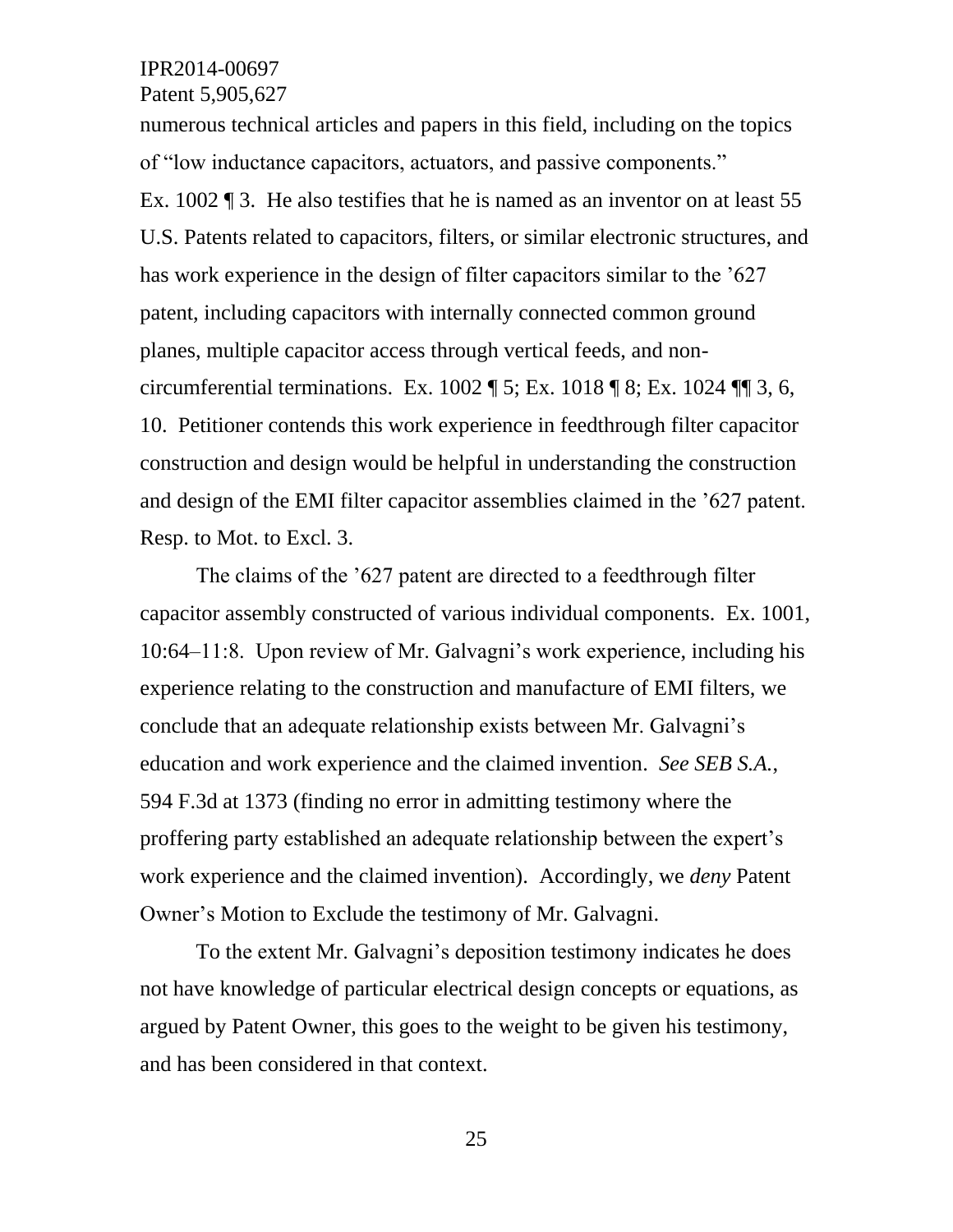#### *2. Testimony of Mr. Prymak*

Patent Owner moves to exclude the testimony of Mr. Prymak directed to the meaning of the term "also" in Hazzard, because Patent Owner alleges his testimony is based on a mistaken belief that "various dictionary definitions" define "also" to mean "in place of." Mot. to Excl. 14. This assertion, however, goes to the weight to be given Mr. Prymak's testimony, not its admissibility. Moreover, Mr. Prymak was one of the authors of Hazzard and is qualified to speak to what one of ordinary skill in the art would understand Hazzard to disclose, regardless of any alleged "mistaken belief" that the dictionary definition of "also" could mean "in place of."

Patent Owner also moves to exclude Mr. Prymak's testimony related to EMI filters for implantable defibrillators and pacemakers because, according to Patent Owner, Mr. Prymak is not an expert in this area. *Id.*  Patent Owner does not, however, dispute that Mr. Prymak is a person of ordinary skill in the art. Thus, to the extent Mr. Prymak's testimony related to the operation of defibrillators and pacemakers is not supported sufficiently by underlying facts or data, this goes to the weight of his testimony and not its admissibility.

Accordingly, we *deny* Patent Owner's Motion to Exclude the testimony of Mr. Prymak.

#### *F. Motion to Seal*

Patent Owner filed a Motion to Seal portions of the deposition transcript of Dr. Stevenson. Paper 25. With its Motion, Patent Owner filed the Board's default protective order and redacted (Ex. 2200) and unredacted (Ex. 2199) versions of Dr. Stevenson's transcript. *Id.* Petitioner does not oppose Patent Owner's Motion to Seal Exhibit 2199. Paper 31.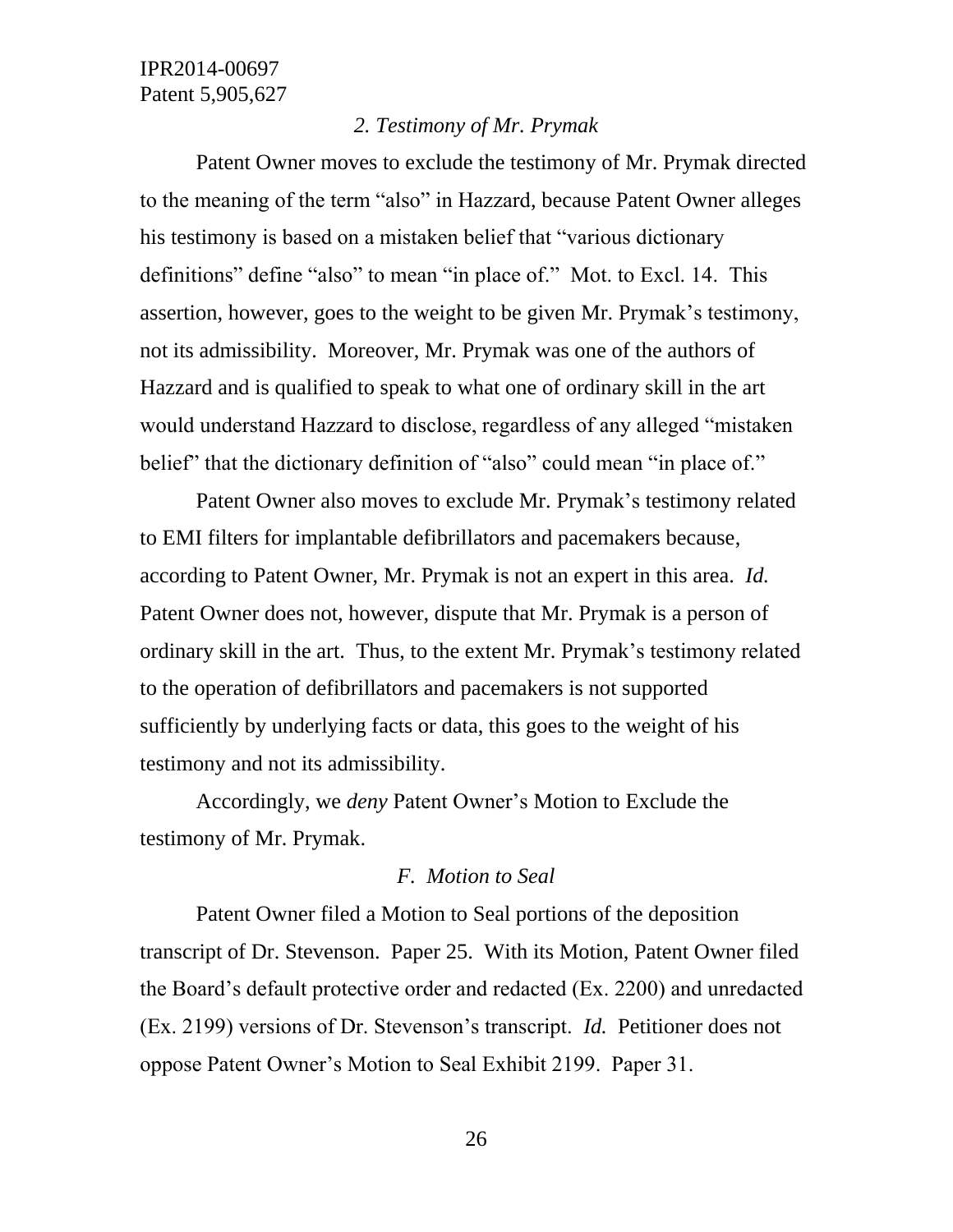A motion to seal may be granted upon a showing of "good cause." 37 C.F.R. § 42.54. Patent Owner, as the moving party, has the burden of showing entitlement to the requested relief. 37 C.F.R. § 42.20(c).

Patent Owner proposes to seal Dr. Stevenson's deposition testimony, spanning portions of pages 22 and 23 of his transcript, which Patent Owner contends contains confidential business information of Patent Owner. Patent Owner also seeks to seal the entire index, which Patent Owner contends would otherwise suggest what words were redacted therefrom. Paper 25, 3; Ex. 2200, 22:20–23:14.

Upon review of the redacted portions of Dr. Stevenson's deposition transcript, we conclude that Exhibit 2199 contains confidential business information of Patent Owner that has not been relied upon in this Final Written Decision. We are persuaded, therefore, that good cause exists to grant the motion to seal and to enter the default Protective Order.

The sealed documents will remain under seal pending the outcome of any appeal taken from this Final Written Decision. At the conclusion of any appeal proceeding, or if no appeal is taken, the documents will be made public. *See* Office Patent Trial Practice Guide, 77 Fed. Reg. 48,756, 48,760–61 (Aug. 14, 2012). Either party may, however, file a motion to expunge the sealed documents from the record pursuant to 37 C.F.R. § 42.56. Any such motion will be decided after the conclusion of any appeal proceeding or the expiration of the time period for appeal.

#### III. ORDER

In consideration of the foregoing, it is hereby:

ORDERED that claims 1, 2, 4, 6, 7, 9, 11, 13–20, 23, 25, and 26 of the '627 patent are held unpatentable;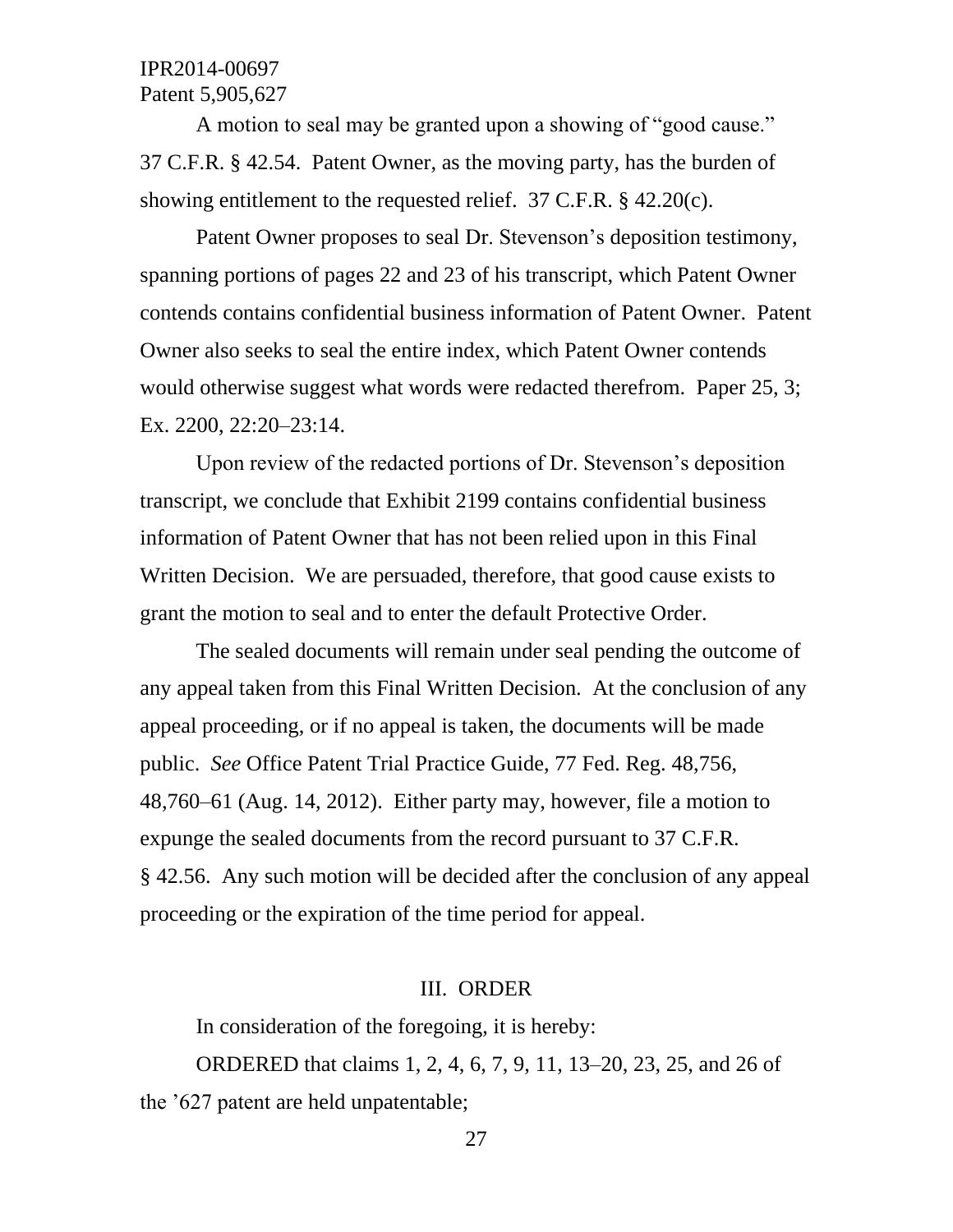FURTHER ORDERED that Patent Owner's Motion to Exclude is *denied*;

FURTHER ORDERED that Patent Owner's unopposed Motion to Seal is *granted*;

FURTHER ORDERED that the Board default Protective Order, as set forth in Paper 25, is hereby *entered* in this proceeding; and

FURTHER ORDERED that any party to the proceeding seeking judicial review of the Final Written Decision must comply with the notice and service requirements of 37 C.F.R. § 90.2.